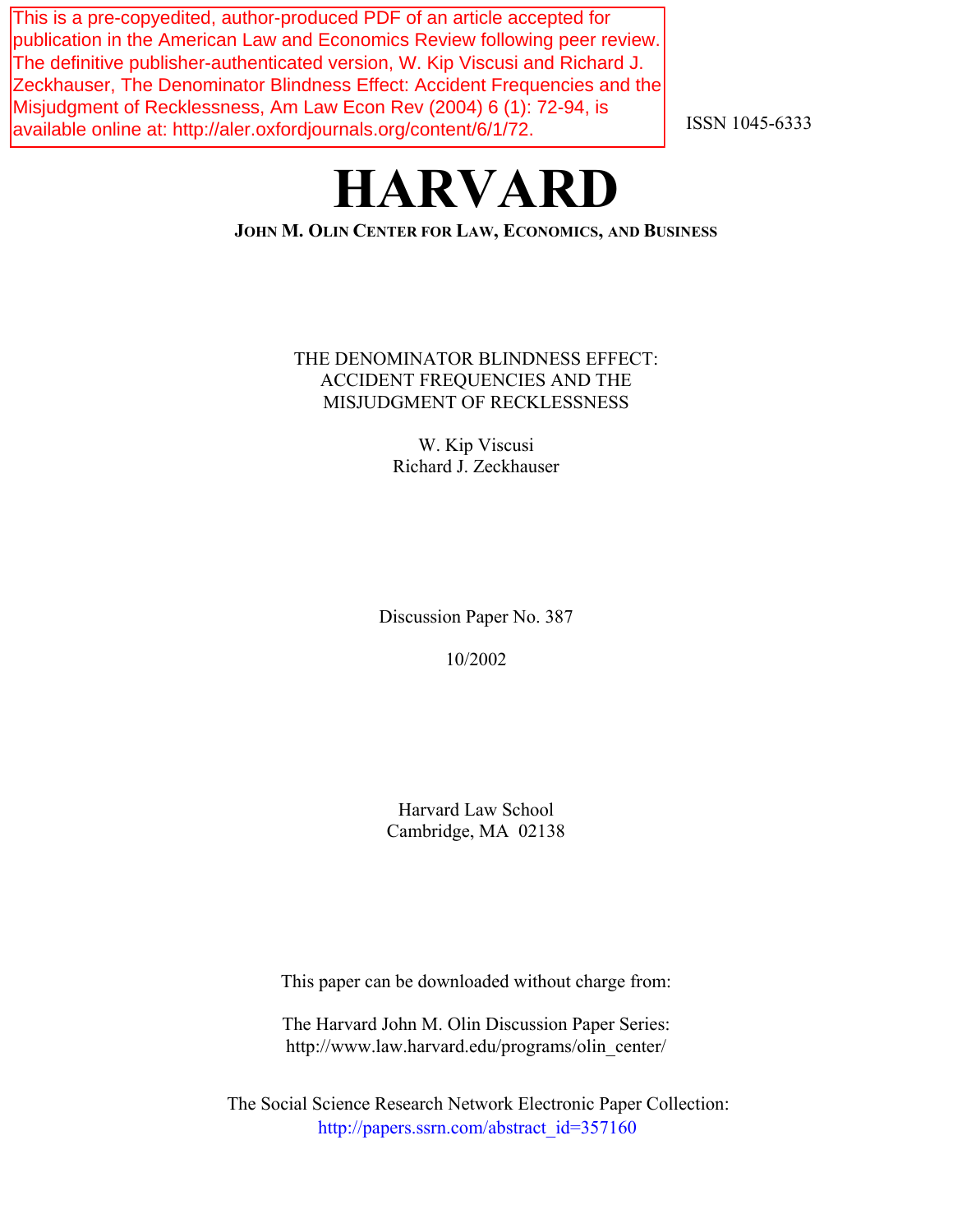# The Denominator Blindness Effect: Accident Frequencies and the Misjudgment of Recklessness\*

W. Kip Viscusi Cogan Professor of Law and Economics Harvard Law School Cambridge, MA 02138

and

Richard J. Zeckhauser Ramsey Professor of Political Economy John F. Kennedy School of Government Harvard University Cambridge, MA 02138

*Abstract* 

 People seriously misjudge accident risks because they routinely neglect relevant information about exposure. Such risk judgments affect both personal and public policy decisions, e.g., choice of a transport mode, but also play a vital role in legal determinations, such as assessments of recklessness. Experimental evidence for a sample of 422 jury-eligible adults indicates that people incorporate information on the number of accidents, which is the numerator of the risk frequency calculation. However, they appear blind to information on exposure, such as the scale of a firm's operations, which is the risk frequency denominator. Hence, the actual observed accident frequency of accidents/exposure is not influential.

\*This research was supported in part by the Sheldon Seevak Research Fund, the Olin Center for Law, Economics and Business, and a grant to the authors from the Exxon Corporation. DeYett Law provided superb programming assistance and expositional suggestions. Two anonymous referees, participants at the NBER law and economics workshop, and Miriam Avins provided helpful comments.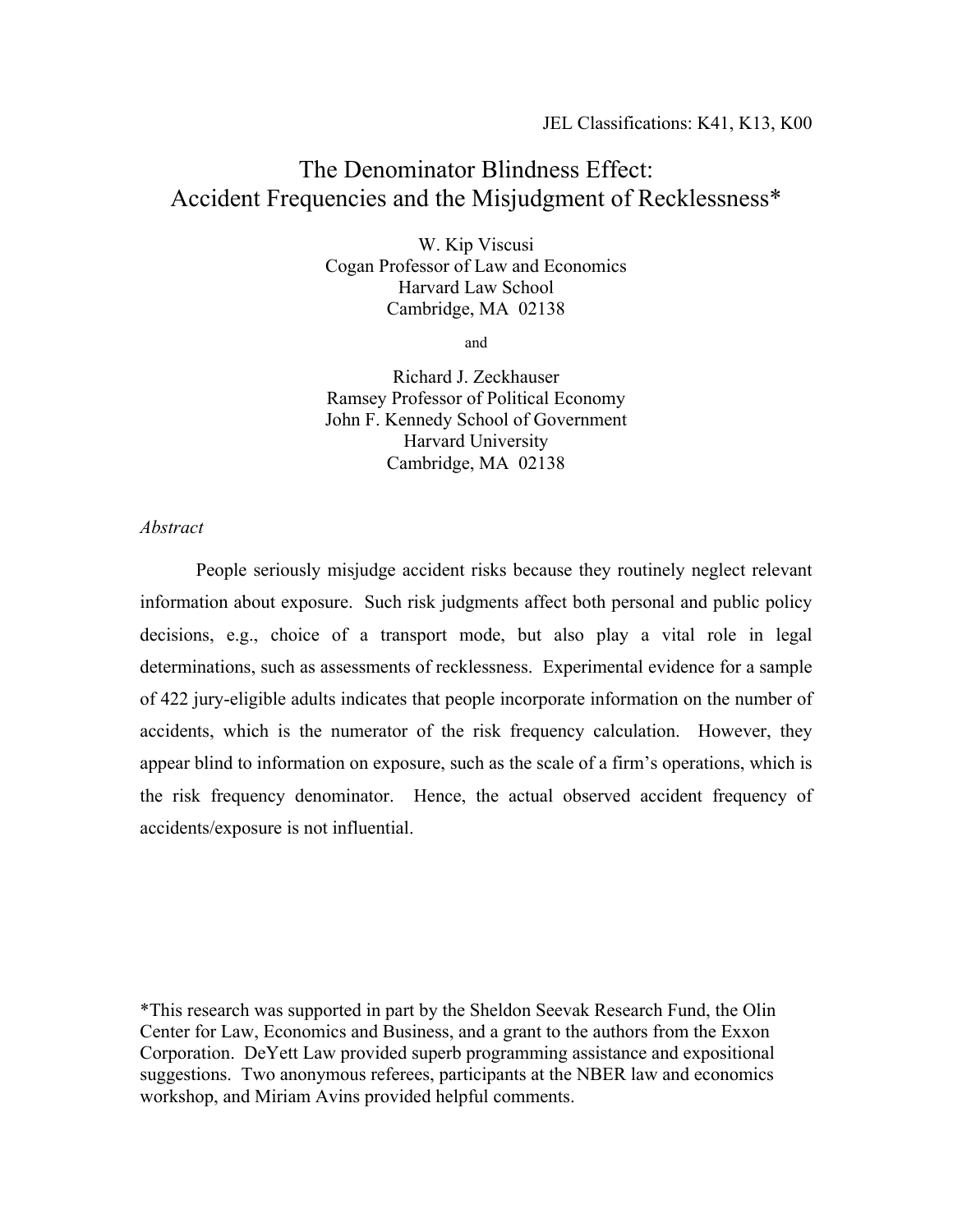## **The Denominator Blindness Effect: Accident Frequencies and the Misjudgment of Recklessness**

#### **W. Kip Viscusi & Richard J. Zeckhauser**

2002 W. Kip Viscusi and Richard J. Zeckhauser. All Rights Reserved.

# I. Introduction

Juries determining whether punitive damages should be awarded often must

confront the issue of whether the defendant has engaged in reckless behavior. When the

defendant is an individual, malice is often an additional concern but malice generally is

not a factor for actions of corporate entities.<sup>1</sup> Standard jury instructions with respect to

punitive damages often call for the jury to determine whether the behavior of the

company was reckless. The following example, from an actual court case, is typical:

The purposes of punitive damages are to punish a defendant and to deter a defendant and others from committing similar acts in the future.

Plaintiff has the burden of proving that punitive damages should be awarded by a preponderance of the evidence. You may award punitive damages only if you find that the defendant's conduct

- (1) was malicious; or
- (2) manifested reckless or callous disregard for the rights of others.

Conduct is malicious if it is accompanied by ill will, or spite, or if it is for the purpose of injuring another.

In order for conduct to be in reckless or callous disregard of the rights of others, four factors must be present. First, a defendant must be subjectively conscious of a particular grave danger or risk of harm, and the danger or risk must be a foreseeable and probable effect of the conduct. Second, the particular danger or risk of which the defendant was subjectively conscious must in fact have eventuated. Third, a defendant must have disregarded the risk in deciding how to act. Fourth, a defendant's conduct in ignoring the danger or risk must have involved a

<sup>&</sup>lt;sup>1</sup> Polinsky and Shavell (1998) provide a detailed overview of the role of malice and other possible factors pertinent to assessing punitive damages.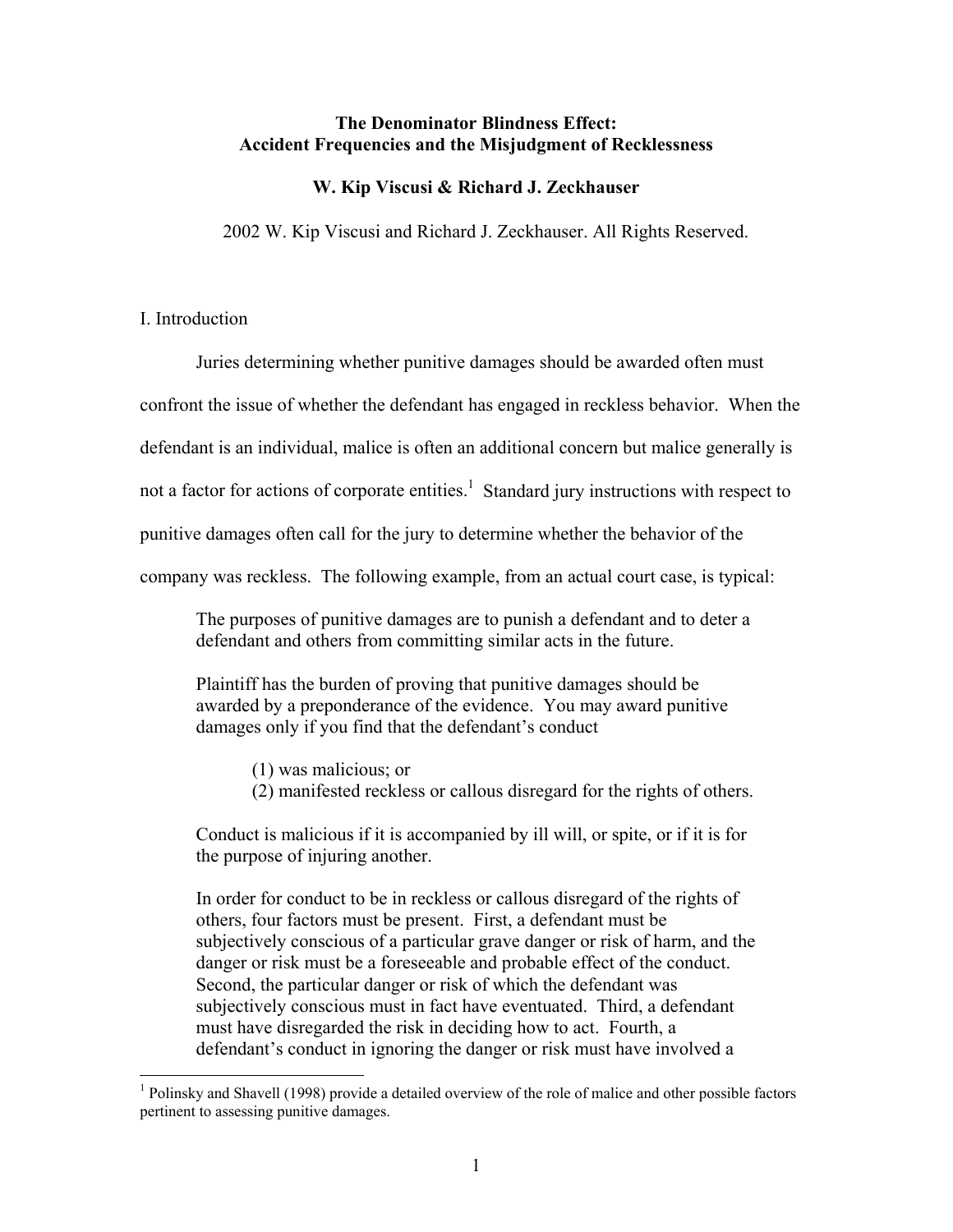gross deviation from the level of care which an ordinary person would use, having due regard to all circumstances.

Reckless conduct is not the same as negligence. Negligence is the failure to use such care as a reasonable, prudent, and careful person would use under similar circumstances. Reckless conduct differs from negligence in that it requires a conscious choice of action, either with knowledge of serious danger to others or with knowledge of facts which would disclose the danger to any reasonable person. $<sup>2</sup>$ </sup>

 Despite the detail of these instructions, what is meant by recklessness is not well defined. Because a risk-free society is not feasible, presumably recklessness is a failure to strike an appropriate balance between risk and cost in situations where additional expenditures would have reduced the risk. Experimental evidence suggests that people are not able to make reliable judgments about such matters in a wide variety of legal contexts.<sup>3</sup> Hindsight bias often intrudes: people view a risk situation after an accident as having been more preventable than it was.<sup>4</sup> In addition, if corporations undertake explicit efforts to balance risk and cost through a risk analysis, the very act of explicitly making such tradeoffs in contexts where people's health is at risk may be viewed as a form of reckless disregard for individual life or limb. Ideally, however, companies should be encouraged to balance these concerns, thereby ensuring that whatever risks remain were not addressed because the costs of reducing them were too high.

 Any determination of whether a company was reckless in its balancing of risk and costs requires some judgment of the resulting risk level. Can people think systematically about risks and accurately assess how hazardous were various activities? Various generic

 2 Jardel Co. Inc. et al. v. K. Hughes.

<sup>&</sup>lt;sup>3</sup> See, among others, Hastie, Schkade, and Payne (1998, 1999a, 1999b); Kahneman, Schkade, and Sunstein (1998); Schkade, Sunstein, and Kahneman (2000); Sunstein, Kahneman, and Schkade (1998); Viscusi (1999, 2000, 2001), and Sunstein, Schkade, and Kahneman (2000). For a synthesis of these and other results, see Sunstein et al. (2002).

<sup>&</sup>lt;sup>4</sup> Assessments of the role of hindsight for juror and judge decisions appear in Rachlinski (1998); Hastie and Viscusi (1998); Hastie, Schkade, and Payne (1999b); and Viscusi (1999).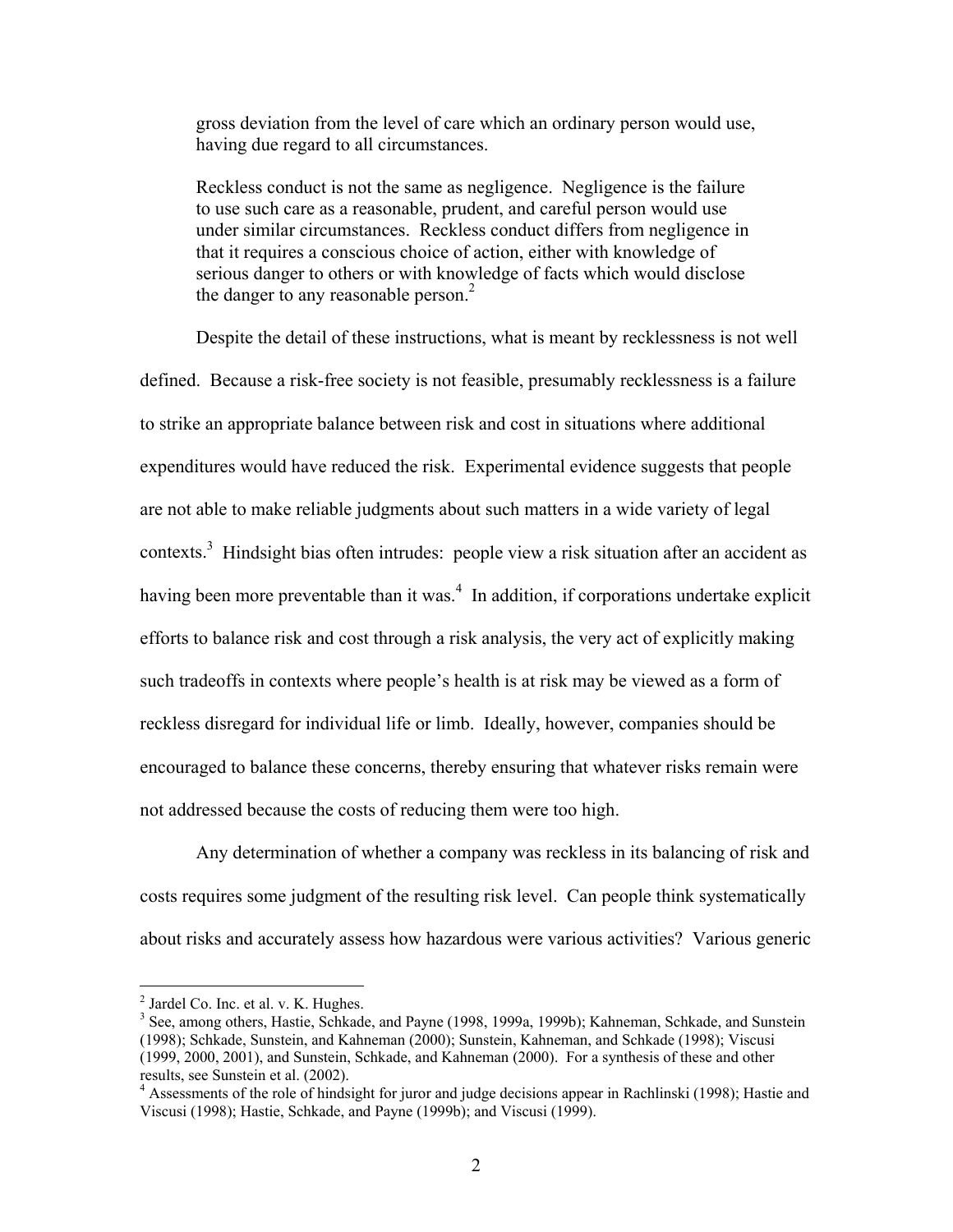biases in gauging risks are well documented, and in some cases may intrude on a jury's decision making. For example, the observed pattern in which people overestimate small risks may lead to an exaggerated response to a hazard. In this paper, we examine whether people have systematic biases in how they process risk information pertaining to legal cases involving accidents. We present jury-eligible individuals with the kinds of information they are likely to receive in courtroom settings, and see if they process this information in a way that enables them to form sensible judgments pertaining to the risk.

 More specifically, their task is to assess the risk level based on the observed accident history, where information on the number of adverse outcomes and a measure of the level of exposure are provided.

Real world jurors typically receive information about a particular accident, past accidents of that type that have resulted from a firm's behavior, and information on the scale of the firm's operations that will generate the risk exposure.

From an analytic standpoint, the frequency of accidents is a useful concept:

Frequency of Accidents = 
$$
\frac{\text{Number of Adverse Outcomes}}{\text{Level of Exposure}}.
$$
 (1)

As equation (1) indicates, at least in theory, the task of combining the number of adverse outcomes and the level of exposure to calculate the accident frequency is a straightforward arithmetic exercise.

 How well do people process information pertaining to the number of accidents and the level of risk exposure? For example, a juror might be told how many accidents occurred in a given number of product deliveries. The number of accidents is the

 $<sup>5</sup>$  As we discuss below, the scale of an activity, not just the frequency of accidents, is required to know how</sup> risky it is. Thus, in an everyday activity thought to be safe, one accident in 100 trials probably indicates little, but 10 in 1,000 may be significant.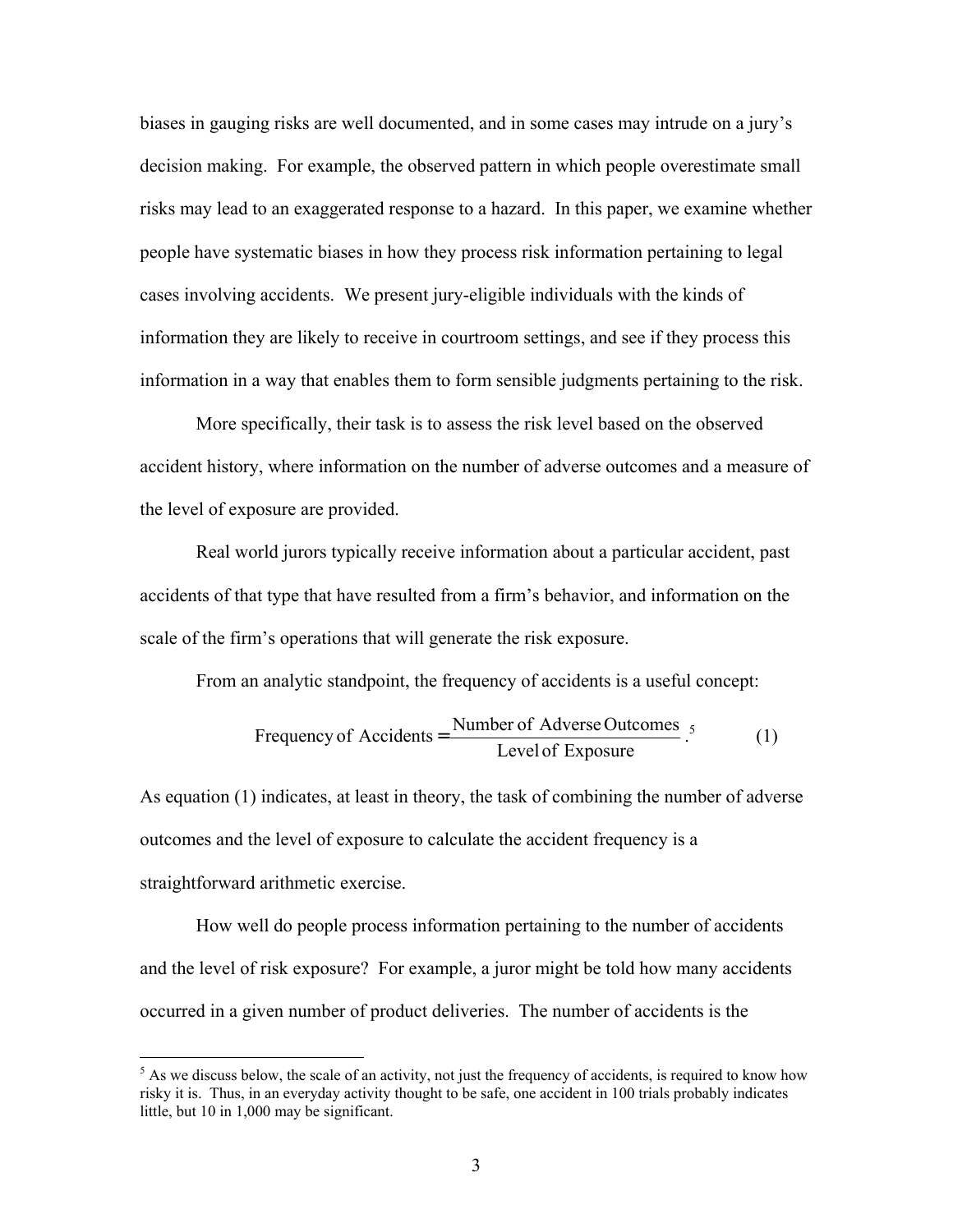numerator and the number of deliveries is the denominator when determining the rate of accidents per delivery. Do people combine this information in a reliable manner in making judgments about the recklessness of particular activities? Our hypothesis is that people are much more responsive to information about the numerator, or the total number of accidents, than they are to the denominator, which is the measure of the total level of the particular economic activity. If so, then large-scale operations would be at a disadvantage in terms of the public perception of the riskiness of their activities when compared to smaller-scale organizations. Such biases arise quite apart from a range of "deep pocket" biases, which also tend to disadvantage large firms.

The denominator blindness bias does not appear to have been fully explored previously in the literature. Discussion of public risk perception efforts often focus on the risk numerator, such as the total number of people killed by a certain cause of death, which may account for the observed overestimation of such risks. $<sup>6</sup>$  Related evidence</sup> suggests that for any given probability of winning a prize, people prefer lotteries offering more prizes. For example, people would prefer 10 chances out of 190 to win a prize to 1 chance out of 19. This result is consistent with the hypothesis that people process the numerator more reliably than the denominator.<sup>7</sup> However, such a bias could also be due

<sup>&</sup>lt;sup>6</sup> In particular, Viscusi (1992), p. 7 notes: "This pattern of overestimation may surprise many participants in the smoking debate, but it is quite consistent with other evidence on highly publicized hazards. People frequently overassess widely publicized risks, whether the risks are those of smoking or the chance of being killed by lightning or a tornado. One contributor to this overassessment of the risk is that these public accounts call individuals' attention to the adverse outcome but do not indicate the probability that the event will occur. Media accounts provide frequent and selective coverage of the numerator of the risk (e.g., the number of tornado deaths) without information on the denominator (e.g., the size of the reference population), making incorporation of public information into risk judgments difficult. The annual reports of the Surgeon General have a similar emphasis on tallies of the adverse health outcome without indicating the number of smokers or the intensity of the product's use."

<sup>&</sup>lt;sup>7</sup> See Denes-Raj and Epstein (1994) for discussion of experimental evidence on this issue.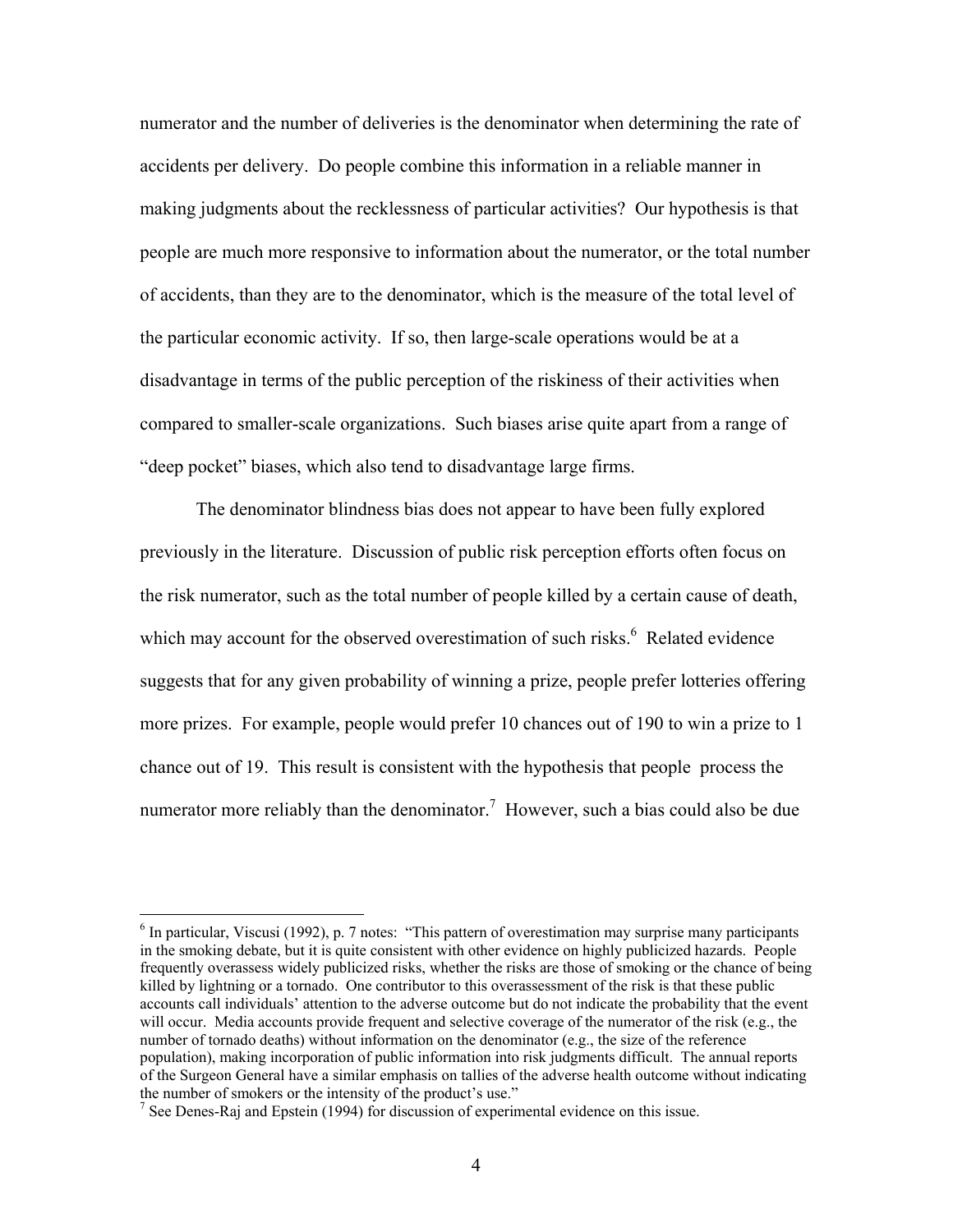to distrust of experimental lotteries and a belief that they are more likely to be legitimate if there are many prizes.

 This paper reports upon an experiment in which 422 jury-eligible respondents analyzed a series of cases in legal settings. Section II describes the sample and the general information given to subjects. It also outlines our model of how judgments of the risk probability affect assessments of recklessness. The principal case studies involve a hazardous chemical transportation risk (Section III) and a pizza delivery risk example (Section IV). Our experimental methodology presents scenarios that vary different parameters that determine the accident rate. We then assess the responsiveness of individuals to these parameters in their assessing of the company's recklessness. In each instance, we find that the scale of operations is not influential, but the number of accidents is.

#### II. Conceptual Framework and Sample Characteristics

#### Judging Recklessness

 We presented people with information about the number of accidents and level of exposure as indicated by the total amount of economic activity producing the accidents. Based on this information, they were asked to assess whether the defendant was reckless. From a conceptual standpoint, for any given type of activity, a firm is reckless if, in the judgment of the juror,

$$
p^* > s \tag{2}
$$

where  $p^*$  is the assessed probability of an accident associated with the company's activity and s is some critical value for that activity above which the juror will believe that the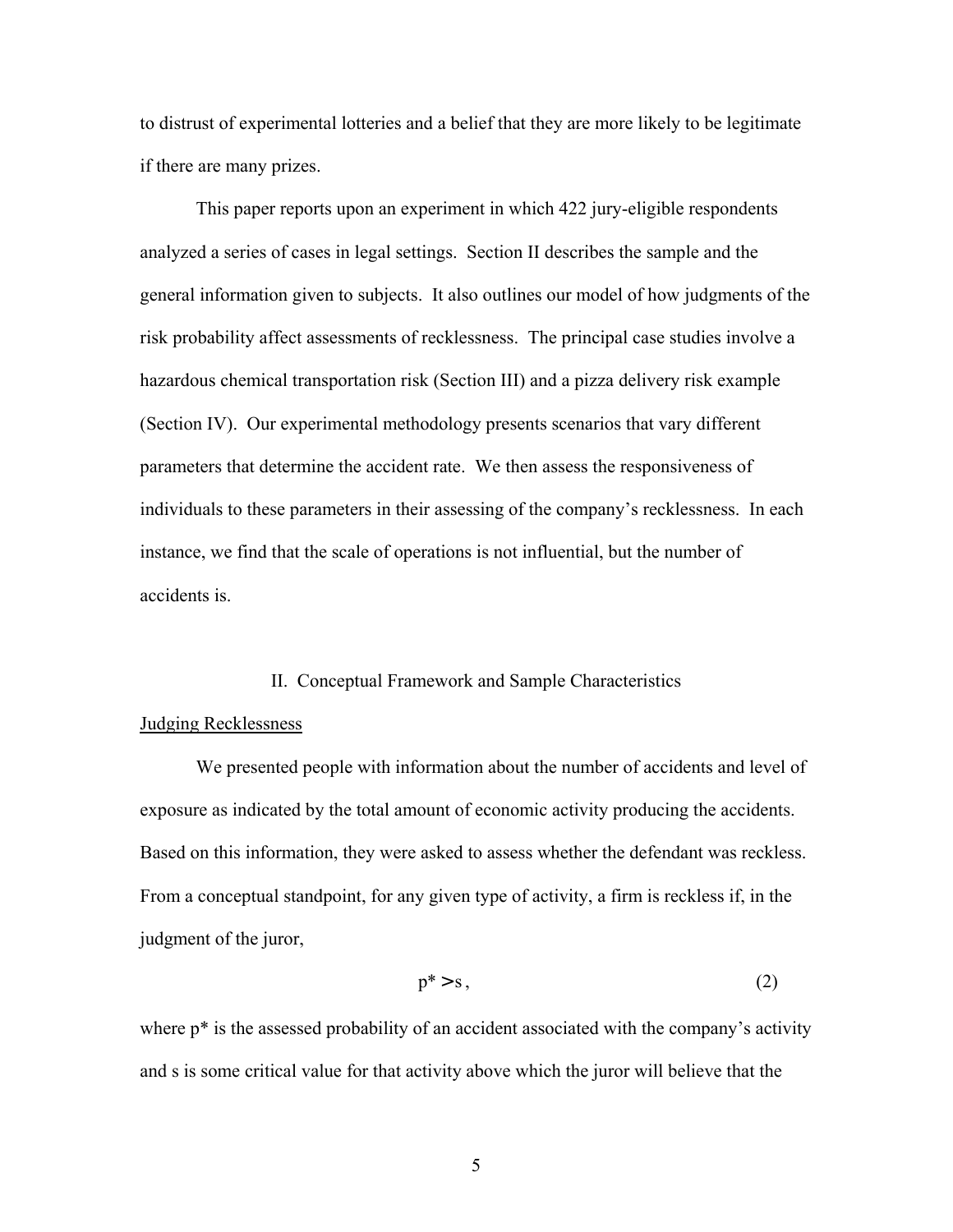company has been reckless. The critical level s will vary depending on the character of the economic activity involved. For example, the construction industry has a fatal accident rate an order of magnitude larger than manufacturing industries, which in turn have fatal accident rates that dwarf those that face college professors. If the professors at a college had the same fatality rate as an average construction firm, then one might well conclude that the school was being operated in a reckless manner. Thus, implicit in any judgment of recklessness is some sense of how expensive it is to achieve and enhance the safety level for that particular activity, and an assessment of what the resulting risk level implies about the balance the defendant has struck between risk and cost.<sup>8</sup>

 How jurors will respond to information about an accident history depends on the way in which they form their probability judgments. We will address three alternative approaches -- classical statistics, Bayesian analysis, and reliance solely on accident levels. In some circumstances, it may not be possible to distinguish among these approaches empirically. For purposes of the discussion below, consider an accident situation in which there have been c accidents in n trials, or an accident frequency of  $f =$ c/n.

 Consider first the approach of classical statistics. The accident frequency is given by f as noted above. Any increase in the number of trials for any given number of accidents reduces the value of f. Increasing n also increases the precision of the estimate of the frequency, which has a 95 percent confidence interval given by

$$
f \pm 1.96 \sqrt{\frac{f(1-f)}{n}} \,. \tag{3}
$$

<sup>&</sup>lt;sup>8</sup> See Posner (1986) for a description of the Learned Hand formula and related economic issues with respect to efficient levels of care.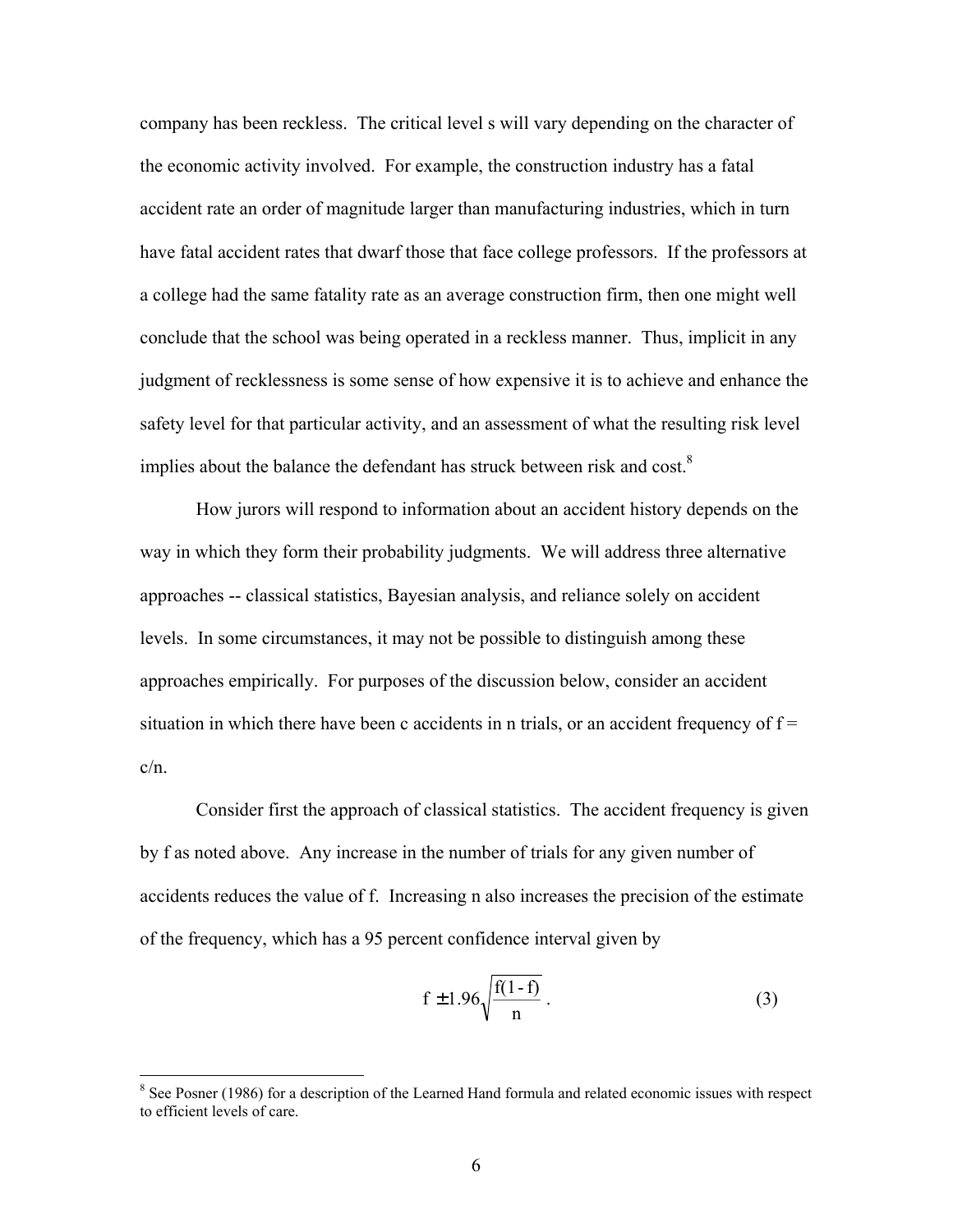As n increases, there are two effects. First, f is diminished directly. Second, the confidence interval around f tightens.

 Classical statistical tests using confidence intervals often are employed with respect to judgments of the efficacy of medical interventions or the frequency of side effects for pharmaceuticals, but are rarely employed in accident contexts since with small probabilities the numbers of observations tend to be quite limited. Accidents that make it into the courtrooms by their very nature tend to be rare events. Suppose that an acceptably safe driver has an accident causing serious injury every 100,000 miles on average. We decide to employ classical statistics to determine whether someone who had three accidents in 80,000 miles is a safe driver, i.e., does not have an accident rate that is statistically significantly different from that of the average driver. Because of the low probabilities involved we use the Poisson distribution rather than the normal distribution in calculating the likelihoods of various outcomes. A rate of 3 accidents per 80,000 miles falls just short of the level needed to conclude statistically that the outcome was not from an acceptably safe driver; i.e., such a driver would have a more extreme outcome (4 or more accidents) more than 5% of the time. Whatever the findings of a classical statistical test, we might not wish a driver with "merely" three accidents in 80,000 miles to escape liability, particularly if we thought at the outset that there were many reckless drivers.

 The second framework we consider enables jurors to incorporate their prior risk beliefs alongside accident information in accordance with principles of rational Bayesian analysis. Bayesian analysis, unlike the classical statistics approach, incorporates prior knowledge but does not undertake any formal test of the accident risk and its associated confidence interval. For concreteness, we assume that individuals have prior beliefs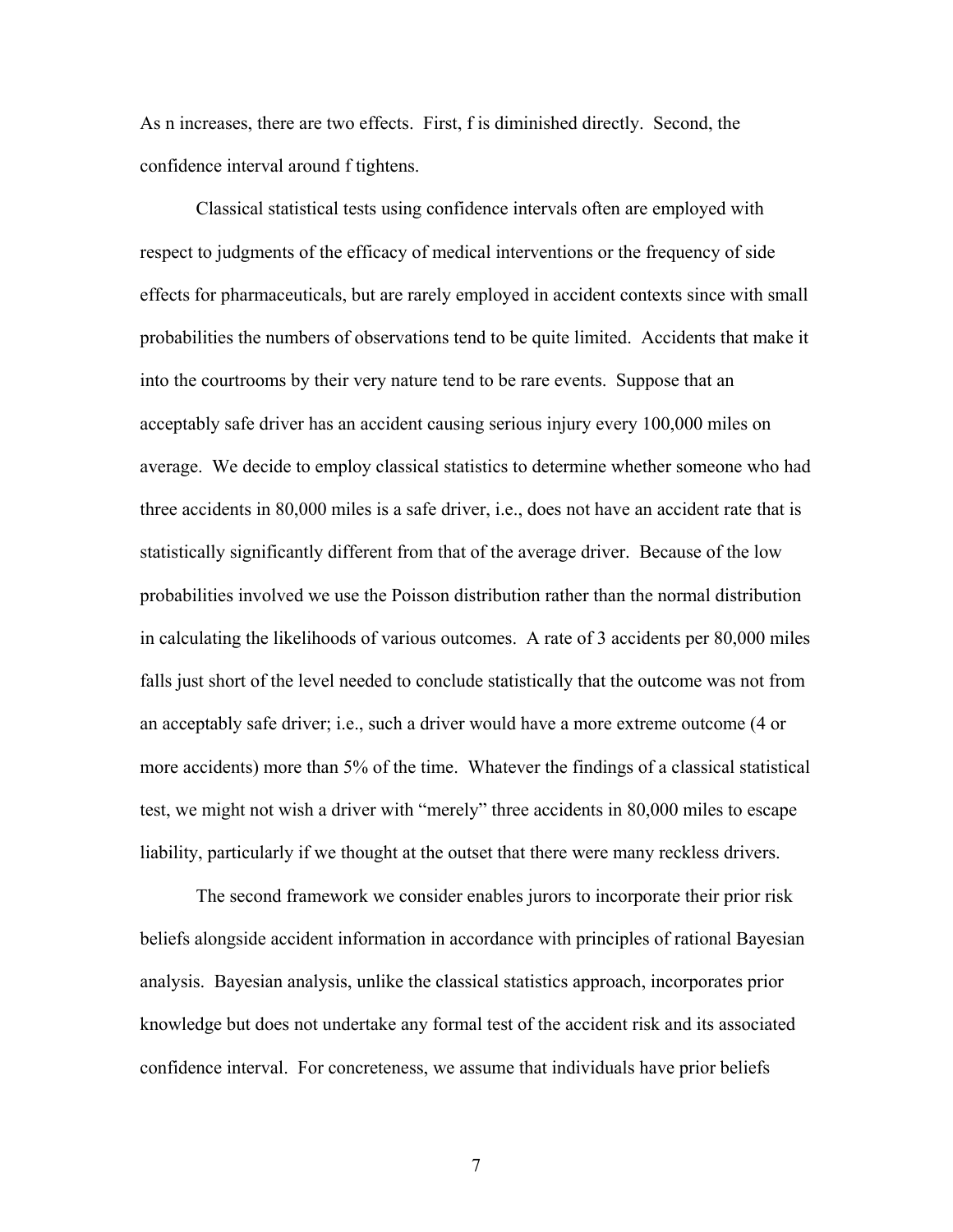about accident frequencies that are characterized by a beta distribution. This widely employed distribution is extremely flexible; it can assume a wide variety of shapes, both skewed and symmetric. Suppose that such individuals' prior risk beliefs are tantamount to having observed b accidents out of d trials. Then from their standpoint the risk of an accident is simply b/d as their prior belief pertaining to the accident frequency. Suppose then as part of the legal case the individuals receive information that the firm's activity led to c accidents out of n trials. Based on this information, the individual's posterior beliefs are governed by

$$
p^* = \frac{b+c}{d+n}.
$$
 (4)

That is, their initial beliefs get updated to  $b+c$  accidents out of  $d+n$  trials. Where n is great relative to d, the information on the risk levels conveyed at trial will tend to play a much more influential role than people's prior beliefs.

 To see how such a learning process might work, suppose people begin with prior beliefs characterized by a value of b equal to 1 and d equal to 10,000. Thus, their prior beliefs would make an accident 0.0001 likely on a single trial. People will, however, alter their risk beliefs based on experience. Suppose that in the courtroom the individual learns that there have been 2 accidents out of 10,000 situations in which an accident might have occurred. Thus, the actual accident frequency is 0.0002. Combining this information with the individual's prior beliefs leads to a perceived probability of 0.00015.

$$
p^* = \frac{1+2}{10,000+10,000} = 0.00015.
$$
 (5)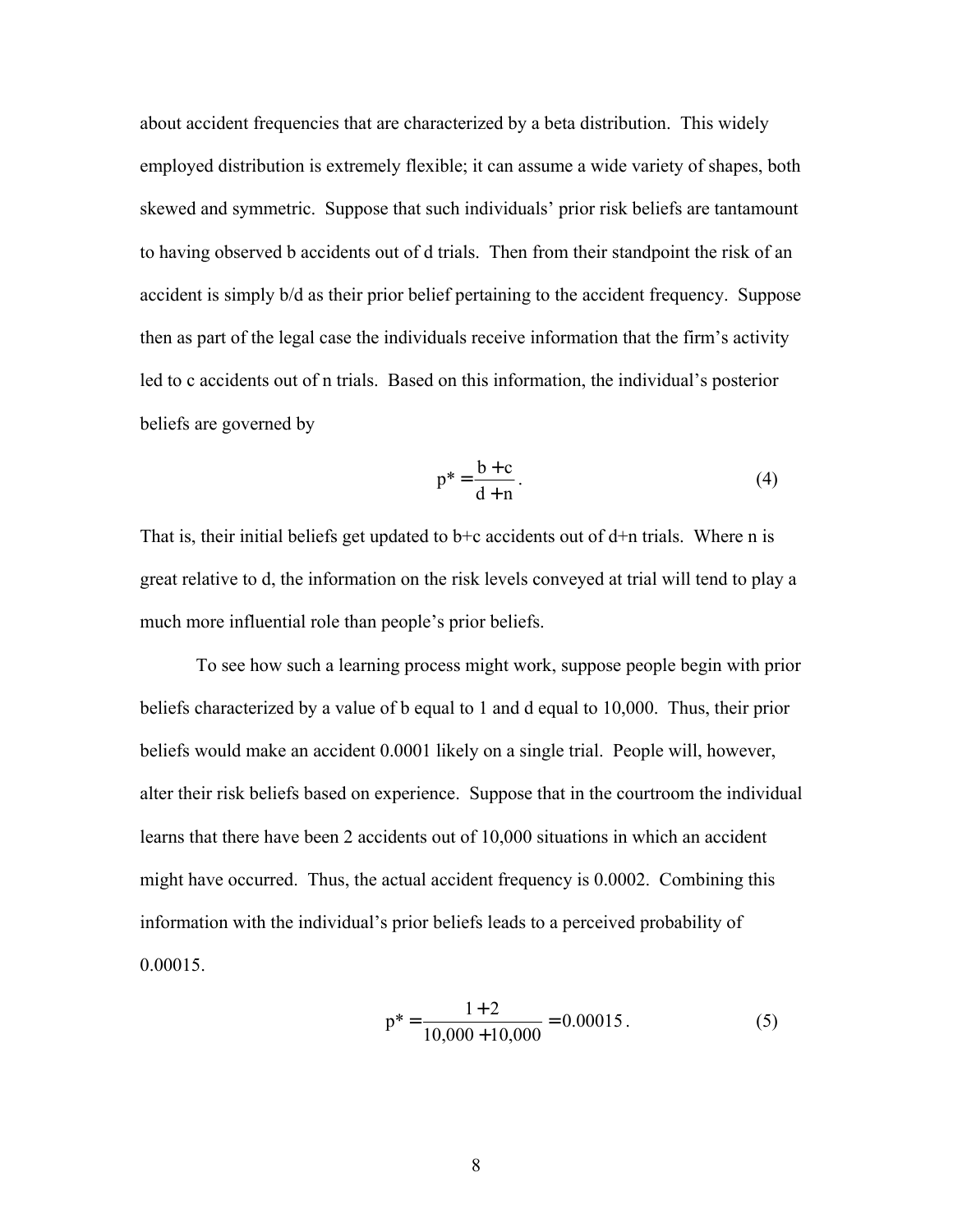Increasing the number of trials n to 50,000, with the same number of accidents, will lead to posterior risk beliefs of

$$
p^* = \frac{1+2}{10,000+50,000} = 0.00005,
$$
 (6)

a value one-third as high despite representing the same number of accidents.

 The role of the number of trials n is potentially complex. For any given observed accident frequency (i.e., ratio of c/n), increasing n could either lower or raise the value of p\* depending on one's prior beliefs. For that reason, the comparisons below will be structured in a manner that yields unambiguous predictions. Holding the number of accidents, c, constant, increasing the value of n will always lower p\*. Similarly, for any given value of n, increasing the number of accidents c will always raise p\*. Experimental scenario comparisons in which both c and n vary will not offer such an unambiguous reference point and will consequently not be the focus of attention.

 The third approach we consider, has no statistical validity. However, we believe that it does capture important elements of individuals' decision making behavior when judging probabilities in general and recklessness in particular. This approach looks solely to the number of accidents to determine the level of risk. Thus, jurors assess the riskiness of an activity without drawing on any prior knowledge or taking into account the number of times n the activity occurred.

We label this approach "denominator blindness." With it, jurors form a risk assessment p(c) that depends solely on c, the number of accidents. This relationship could be linear, but it could also be nonlinear, as doubling c need not double p(c) for jurors to be ignoring the denominator. The value of  $p(c)$  may also depend on the accident context, such as whether it stemmed from a transportation accident or construction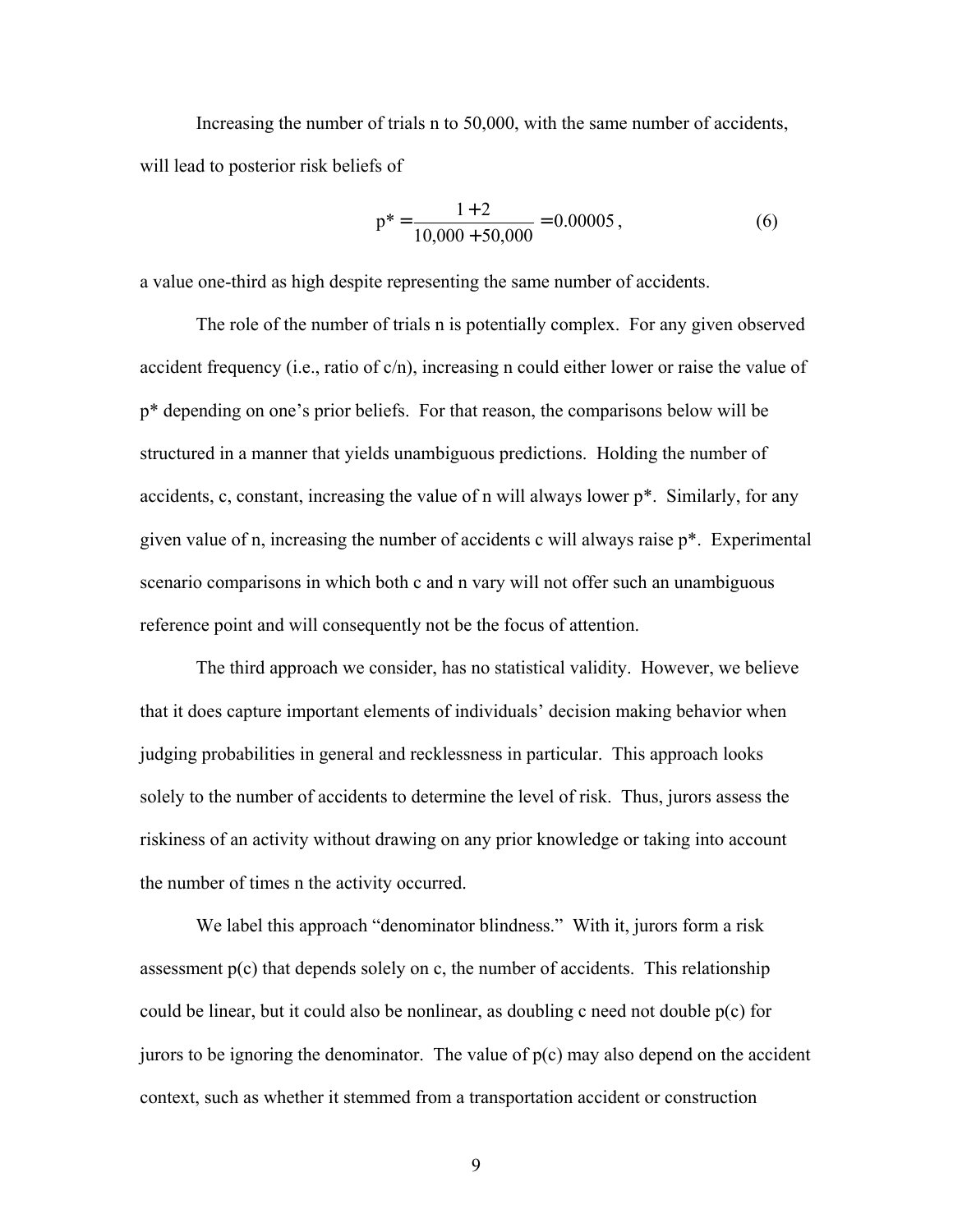activity. Thus, some notion of the underlying riskiness of the enterprise may enter, but not necessarily in a manner that is consistent with the formal Bayesian learning model. However, for there to be complete denominator blindness, the assessed risk should be insensitive to the value of n for any given number c of accidents.

#### Characteristics of the Sample and General Instructions

 Our experimental design presented subjects with different case scenarios. By comparing their responses to the different cases, we were able to assess the effects of two critical case characteristics: the number of accidents and the scale of the firm's operations.

 Our sample consisted of 422 jury-eligible adults. In July 2000, a marketing research firm in Austin, Texas, recruited this sample by phone. Subjects came to a central location to participate in the study. Each individual received \$40 for completing the survey, which required approximately half an hour.

 The sample, as summarized in Table 1, included a broad population cross section. One-third of the sample was black or Hispanic. The educational levels were quite diverse. Just under half of the sample had either completed high school or some college education; the remainder was college or post-college graduates. The mean age was 41, and women were somewhat overrepresented in the sample. Subsequent analysis will, in many cases, control for demographic characteristics that might have influenced answers.

 Before beginning the survey, each respondent received general instructions indicating that their task would involve the analysis of legal contexts:

You will consider a series of legal case situations. You will be allowed as much time as you need to review the information. Please indicate your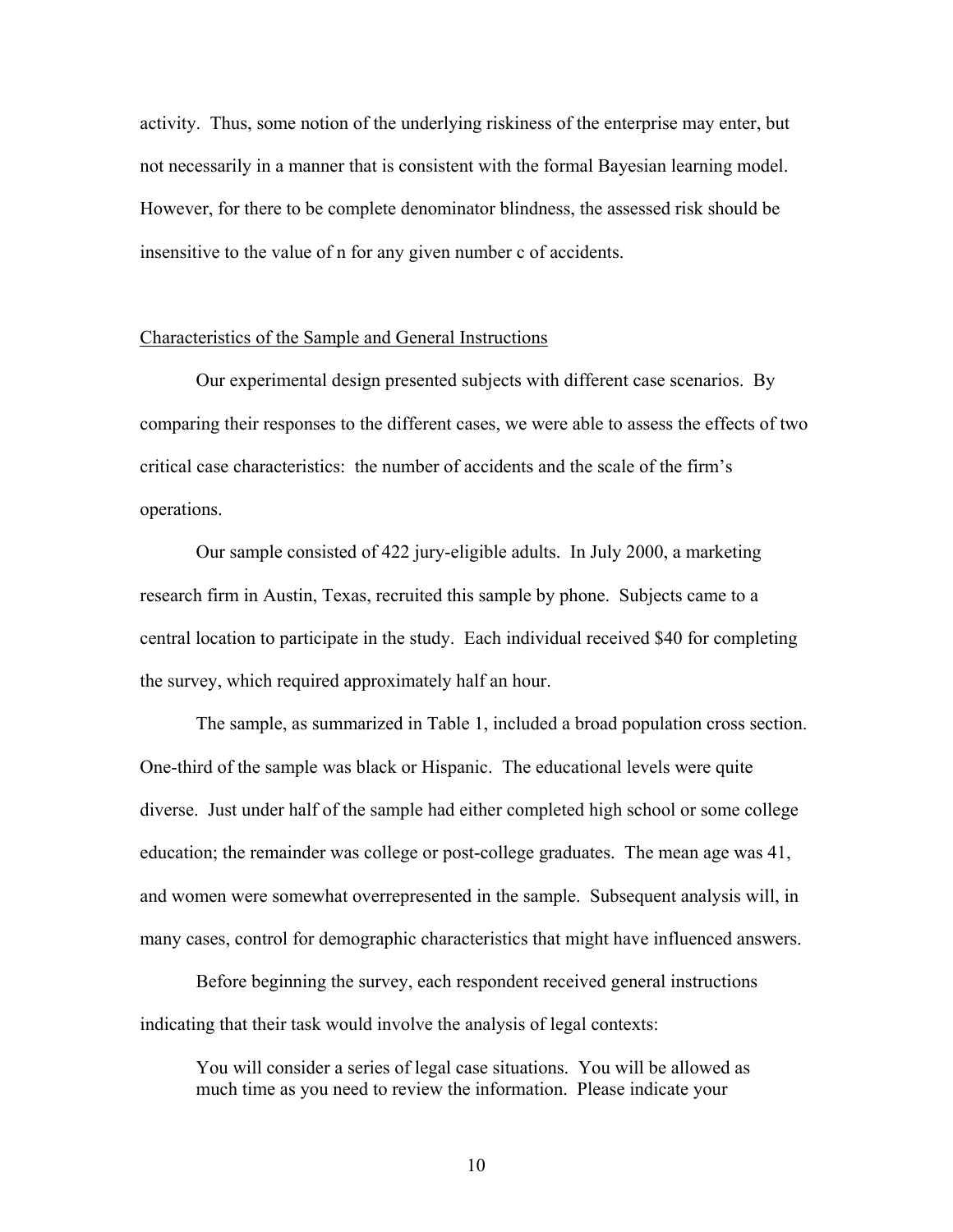best judgment with respect to each question. In almost all instances there are no right or wrong answers. We are interested in your assessments, and people can feel differently about the cases.

In addition, respondents also received general guidance about punitive damages

similar to the information often received as part of a jury's punitive damages instructions:

Below you will consider a series of legal cases. In every instance, the trial jury has already ordered each defendant to pay compensatory damages as full compensation for the harm suffered by the plaintiff. We would like you to imagine that you are a member of the punishment jury. Your job is to decide whether and how much each defendant should be punished, in addition to paying compensatory damages.

As a jury member, you are instructed to award punitive damages if a preponderance of the evidence shows that the defendants acted either maliciously or with reckless disregard for the welfare of others. Defendants are considered to have acted maliciously if they intended to injure or harm someone or their property. Defendants are considered to have acted with reckless disregard for the welfare of others if they were aware of the probable harm to others or their property but disregarded it, and their actions were a gross deviation from the standard of care that a normal person would use.

 Each respondent received one scenario for each type of case. Scenarios were assigned randomly to respondents so there should be no systematic differences across the different samples of respondents who considered the different case scenarios. The different cases considered involved chemical spill accidents and pizza delivery accidents. Oil and chemical spill cases have led to some of the most prominent punitive damages awards in excess of \$100 million. the threat of punitive damages for rapid pizza delivery is also quite real, as is exemplified in the \$79 million punitive damages award in Kinder v. Hively Corp. (No. 902-01235, Cir. Ct., St. Louis, verdict Dec. 17, 1993.

 Each scenario asked jurors to make various judgments about punitive damages after being told that compensatory damages had been awarded. This approach is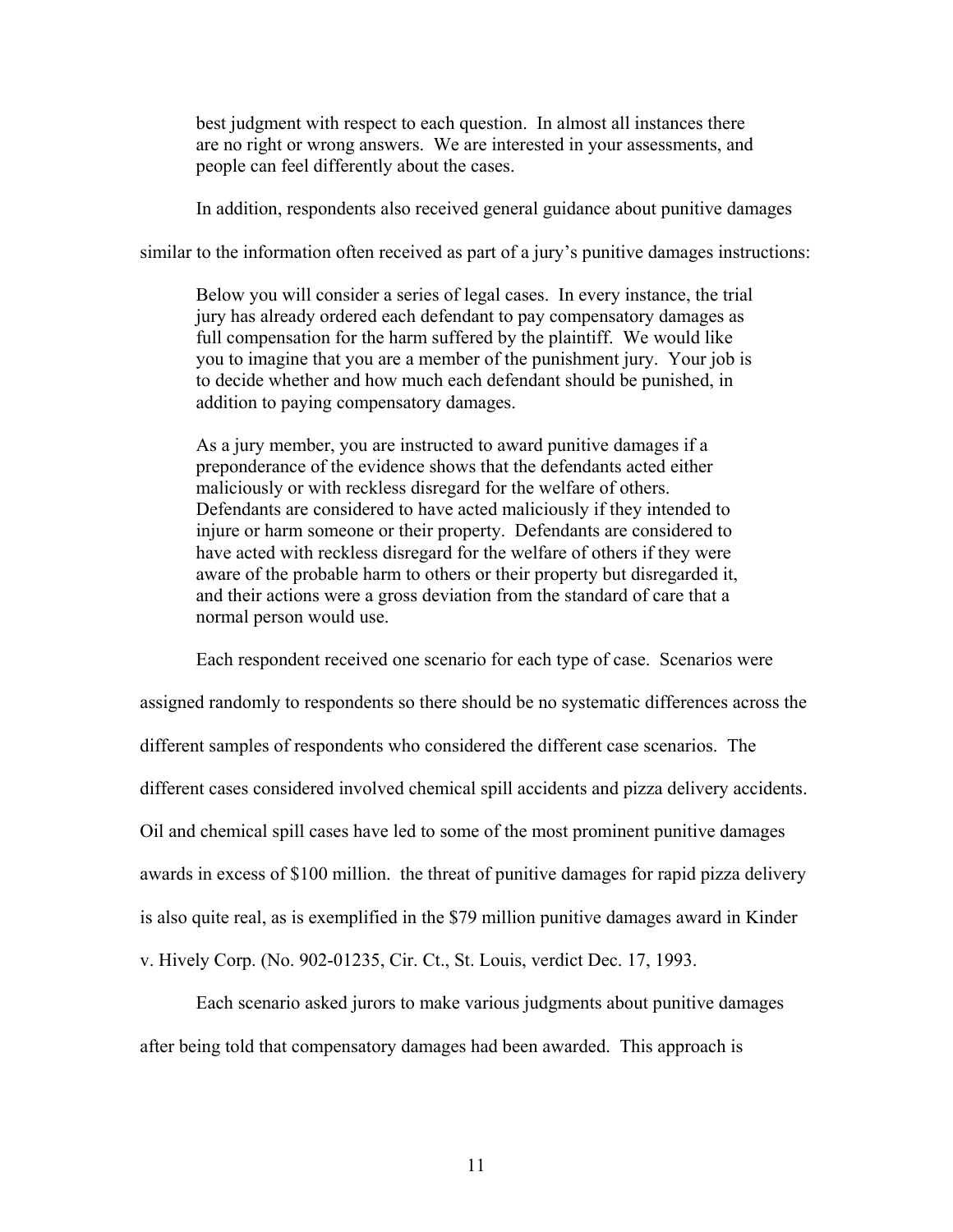consistent with many past studies.<sup>9</sup>. However, one could hypothesize that the frequency of punitive awards would be different if the experimental scenario had included additional components, such as a stage in which the participants first assessed liability. While such variations might be consequential, our main concern is responses to experimental scenarios in which all these elements have been held constant. The main matter of interest is not the absolute frequencies of judgments of recklessness but whether changes in the accident frequency denominator have effects on such judgments across the different scenarios in accordance with theoretical predictions.

III. Chemical Spill Accidents: The Role of Numerators and Denominators

 The first set of scenarios involved a company's delivery of hazardous chemicals by truck. Respondents were given information about the number of chemical spills and the number of deliveries. In this context, the number of deliveries measures the risk exposure. Subsequently, we shall use the terminology numerator and denominator to identify the number of accidents and the level of exposure.

The respondents were also told that chemical spills endangered fish and other wildlife, and were potentially hazardous to people if they contaminated the groundwater. The appendix includes the complete text for one version of this scenario. After reading the scenario, respondents assessed the probability that the company was reckless and should therefore be subject to punitive damages. Each respondent received a series of five possible probabilities ranging from 0 to 1 on a linear risk scale with intervals of 0.25 and verbal characterizations of the probabilities. For example, ½ was characterized as "possibly, 50-50."

 $9^9$  See, for example, the various studies synthesized in Sunstein et al. (2002).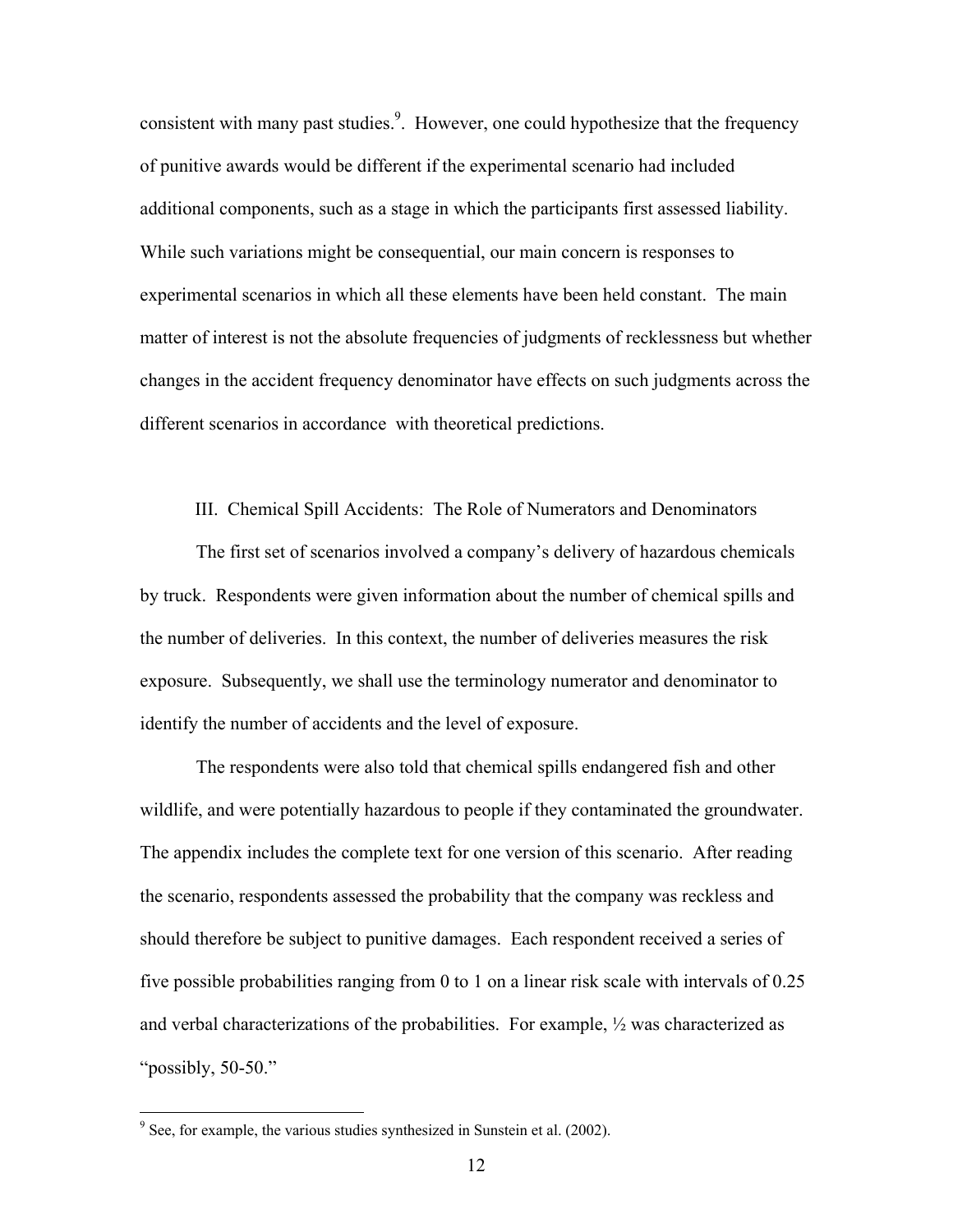We used four versions of this scenario (see Table 2 for an overview). We present several comparisons that are unambiguous from a theoretical standpoint. In Scenario A, the chemical company had had two chemical spills out of 10,000 deliveries, or an accident frequency rate of 0.0002. In Scenario B there were 5 accidents out of 10,000 deliveries. Because the accident frequency is 2.5 times as great for Scenario B as for Scenario A and the number of deliveries is held constant, one would expect respondents to be more likely to judge the company as being reckless in Scenario B.<sup>10</sup> The greater riskiness of Scenario B should be evident whichever of our three decision approaches one employs, that is whether one acts as a classical statistician, a Bayesian analyst, or falls prey to denominator blindness and bases risk beliefs solely on the number of spills.<sup>11</sup> All three formulations of risk belief, even the one that is blind to the denominator, will yield higher recklessness estimates for Scenario B than Scenario A. In the Bayesian approach, this result holds for all possible prior beliefs.

 Scenario C increases the denominator from 10,000 to 50,000.Its accident frequency rate of 0.00004 is consequently one-fifth that of Scenario A, which presumably should decrease the assessed likelihood of recklessness whether employing classical statistics<sup>12</sup> or the Bayesian approach. Irrespective of one's prior beliefs, Scenario C. implies a smaller risk than Scenario A because the number of spills is unchanged, but the number of deliveries is far greater. The first test of denominator blindness compares

 $10$  There is no reason why if the risk posterior goes up from .001 to .002 that we should double the number of people who assign recklessness: (a) the prior plays its role, and (b) thresholds for recklessness need not have any particular distribution. Let's say that half the people had a threshold of .0009 and the other half were at .0025. Then this doubling would not affect the percentage assigning recklessness.

<sup>&</sup>lt;sup>11</sup> Note that the 95 percent confidence interval for Scenario A is  $0.0002 \pm 0.0003$ , while that for Scenario B is 0.0005  $\pm$  0.0004. These confidence intervals overlap, so that the assessed likelihood of recklessness in the two cases is not significantly different. However, in the case of Scenario B it is possible to reject the hypothesis that the accident frequency is zero.

<sup>&</sup>lt;sup>12</sup> The 95 percent confidence interval for Scenario C is  $0.00004 \pm 0.00006$ .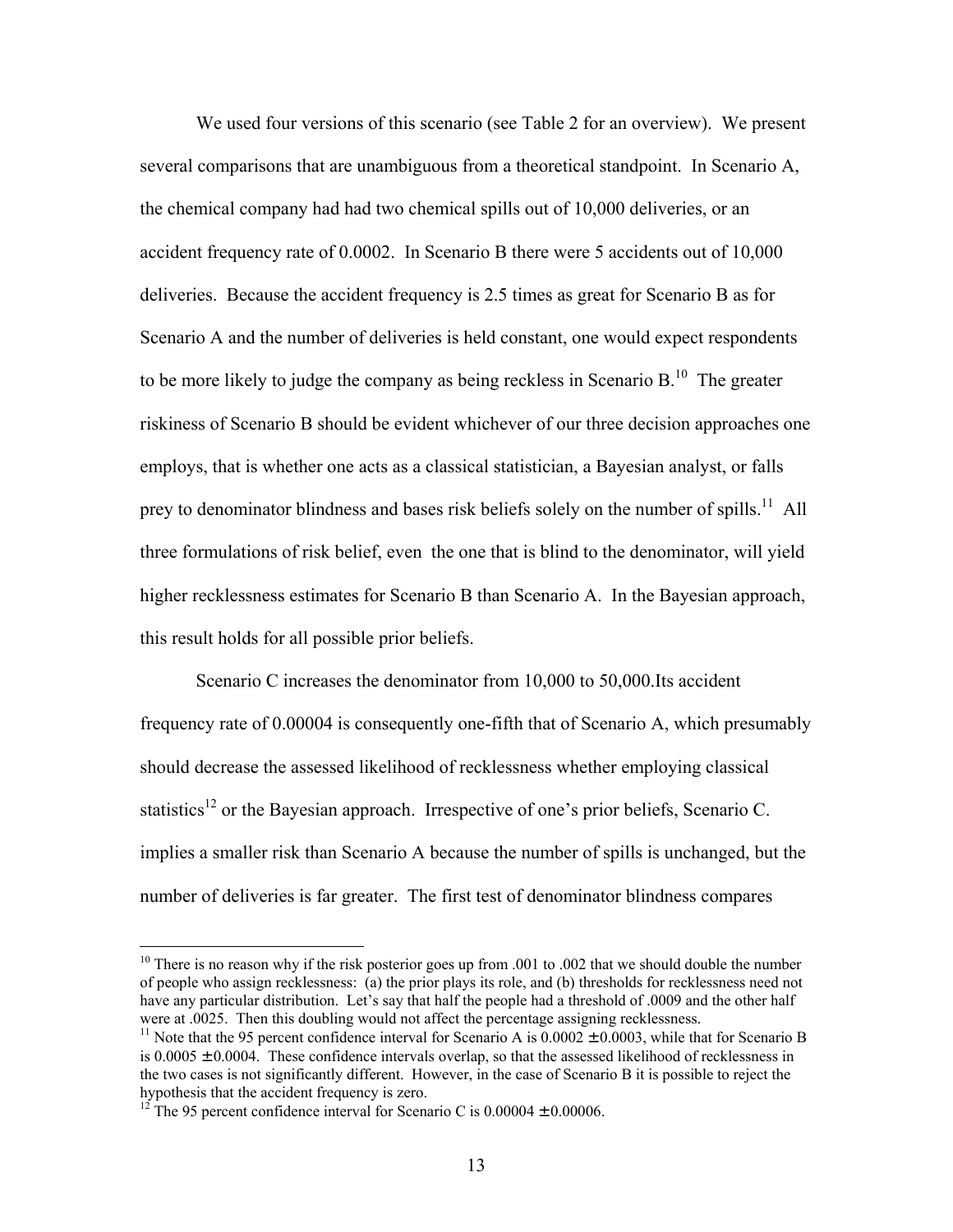these two. Given blindness, i.e., if subjects do not take into account the scale of activity, the Scenarios will yield the same recklessness judgments..

The final scenario, Scenario D, involves five chemical spills out of 50,000 deliveries. Compared to Scenario C it represents an increase in the number of spills but the same number of deliveries so that Scenario D unambiguously involves a greater risk whether the approach is classical or Bayesian statistics. Compared to Scenario B, Scenario D has a greater number of deliveries but the same number of spills and is consequently unambiguously less risky. Since the changes are in the numerator not the denominator, judgments of recklessness should be higher for Scenario D than Scenario C irrespective of whether subjects are subject to denominator blindness or are classical or Bayesian statisticians. Comparing Scenario B to Scenario D provides a second test of denominator blindness, as the number of spills is 5 for both, but the number of deliveries increases from 10,000 to 50,000.

For all rational Bayesian learners irrespective of one's prior beliefs the different scenarios should produce:

Perceived Risk Levels.

Scenario B > Scenario A > Scenario C,

and

Scenario B > Scenario D > Scenario C.

Table 3 illustrates these relationships for two different prior belief (b, d) pairs: the uniform prior beliefs of  $(1, 2)$  and prior beliefs  $(1, 1,000,000)$ . The first implies little information. The second indicates substantial information, but with a very low perceived risk of an accident. The one ambiguous relationship is between Scenarios A and D. As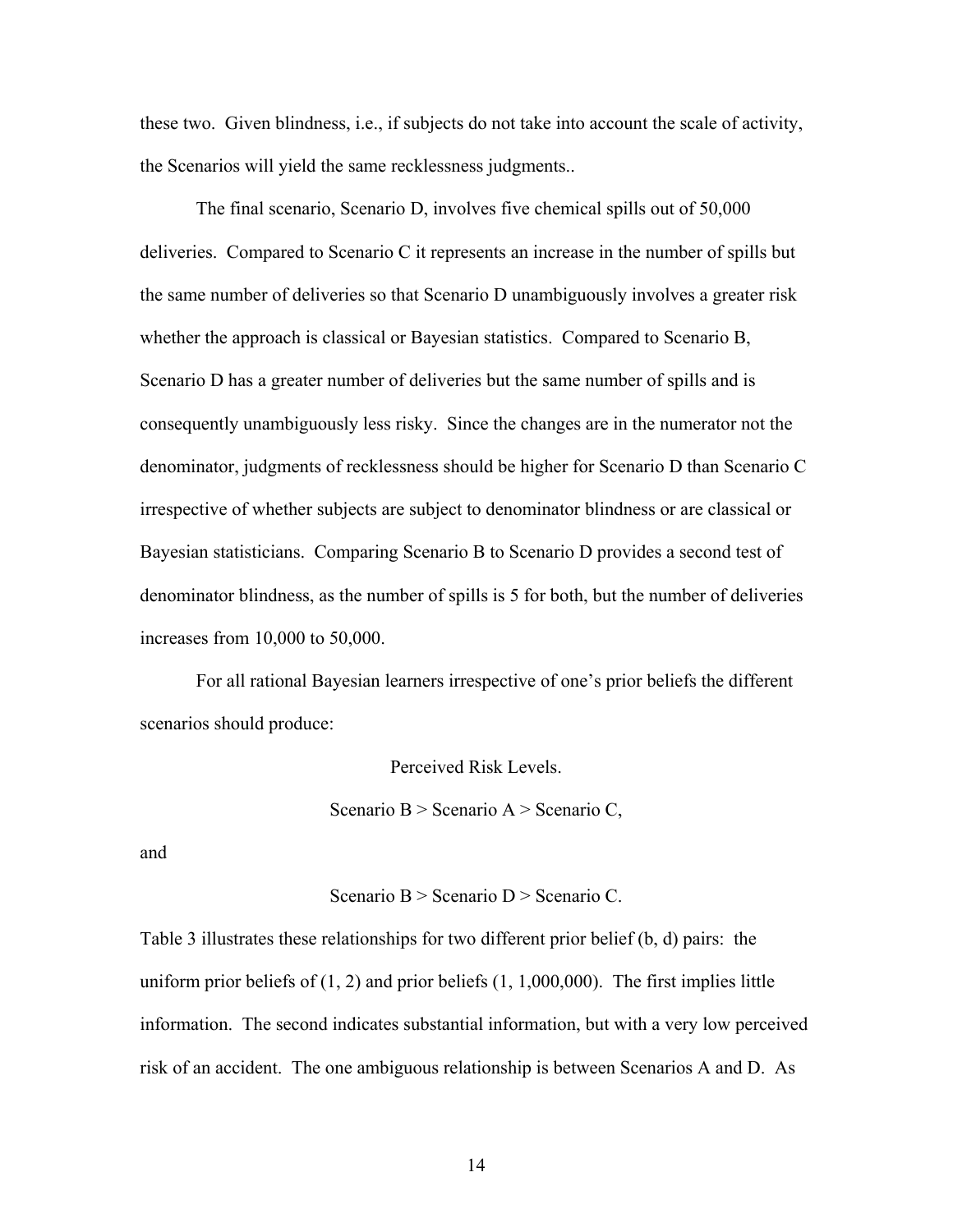the values in Table 3 indicate, Scenario A poses a greater risk for the uniform prior belief case, whereas Scenario D implies a greater risk when the value of the denominator for the prior beliefs is large. Because of this ambiguity, our tests of denominator blindness will not compare Scenarios A and D.

 We used the respondent's assessed probability that the company was reckless to measure the extent to which the information about the scale of the operation and the number of accidents influenced people's judgments. The mean assessed probability that the company was reckless ranged from 0.25 for Scenario A to 0.36 for Scenario B, as shown in Table 2.

 Consider first the results for pairs of scenarios in which judgments of recklessness should increase for all three models of how respondents incorporate risk information. In both, the numerator increased with no change in the denominator. Scenario B, in which there are five spills, yielded an assessed probability of recklessness of 0.36 as compared to 0.25 for Scenario A, which had the same risk denominator of 10,000; this difference is statistically significant.<sup>13</sup> For the two scenarios in which there were 50,000 deliveries, the change in the number of spills from two in Scenario C to five in Scenario D yields a somewhat smaller increase in recklessness risk, from 0.26 to 0.33, which also proves statistically significant.<sup>14</sup> Thus, the relationships that are expected to hold under all three models of risk beliefs do hold, which provides a test of the validity of the experiment.

<sup>&</sup>lt;sup>13</sup> In particular, the t-value is 2.96, which is statistically significant at the 95% confidence level, two-tailed test.

<sup>&</sup>lt;sup>14</sup> The calculated t-value for this comparison was 1.74, which is statistically significant based on a onesided test at the 95% confidence level, which seems appropriate given that an increased number of spills should boost the assessed probability of recklessness rather than decrease it. It is noteworthy that this smaller increase in the recklessness estimate mirrors the smaller increase in the accident frequency, which is 0.00006 for Scenario D as compared to C and 0.0003 for Scenario B as compared to Scenario D.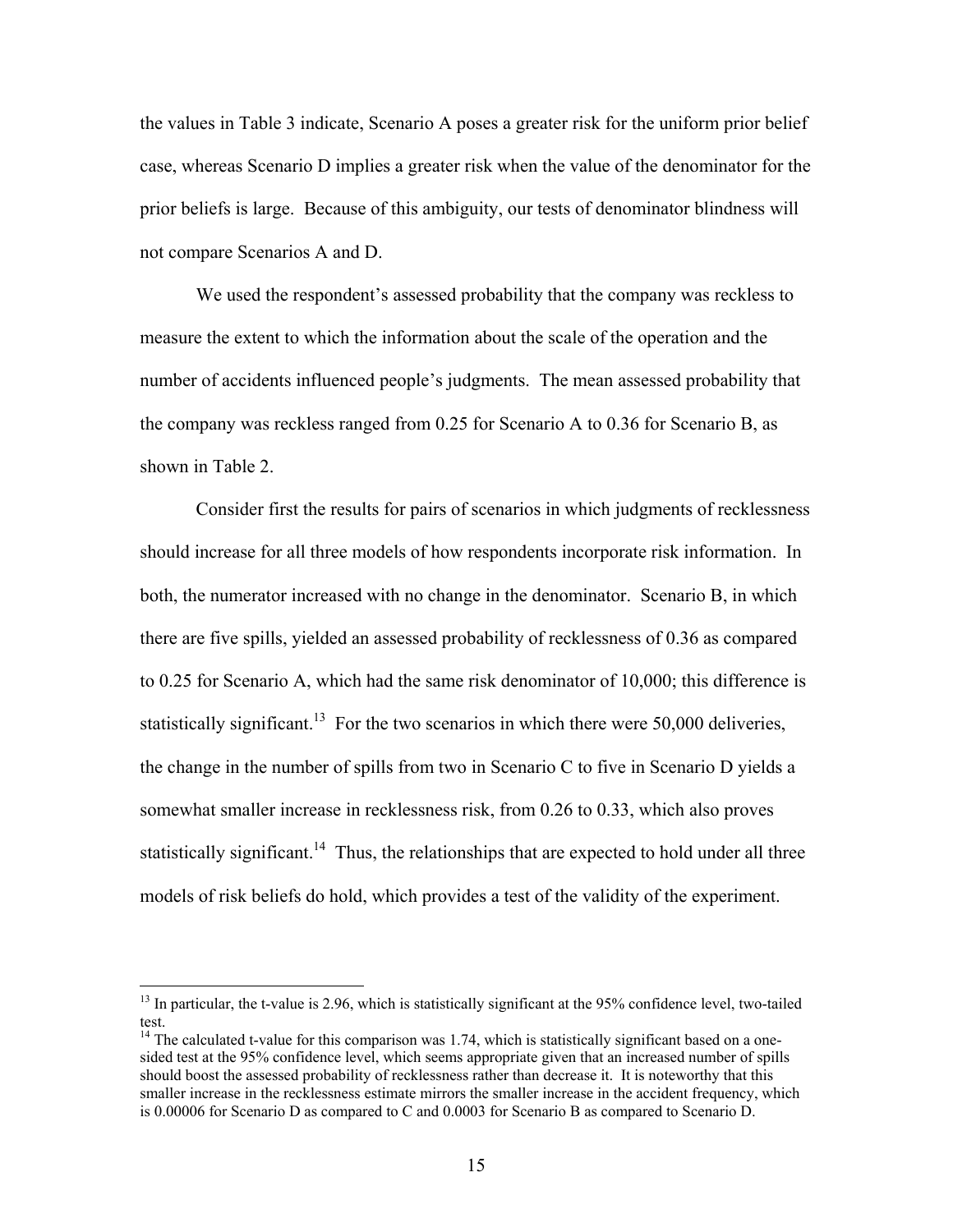We turn now to tests of denominator blindness, to determine what happens if the denominator in the risk frequency expression changes while holding the numerator fixed. As conjectured, significant changes in the denominator failed to produce any significant differences in the likelihood that the company would be considered reckless. In Scenarios A and C, the number of spills is two, but increasing the number of deliveries from 10,000 (A) to 50,000 (C) altered the probability of being assumed reckless from 0.25 to 0.26, which is a difference that is not statistically significant.<sup>15</sup> Likewise, the shift in the number of deliveries from 10,000 to 50,000 in Scenarios B and D, which both involve five spills, altered the recklessness estimate from 0.36 in Scenario B to 0.33 in Scenario D; this difference is also not statistically significant.<sup>16</sup> Across all scenarios, shifts in the number of spills increase the assessed probability of recklessness, but changes in the number of deliveries do not.

 The relationship between the frequency of accidents and the respondents' assessments of the probability that the company was reckless is intriguing. The recklessness assessment increased much less than proportionally. For example, Scenario B has an accident frequency that is 2.5 times as great as Scenario A, and respondents are 1.4 times as likely to believe that the company was reckless. This less than proportional response would be expected with Bayesian learning models if people had strong prior beliefs on the likelihood of recklessness.

 The personal characteristics of our respondents turned out to affect their propensity to find recklessness, as is shown in Table 4 and in a subsequent experiment. For example, Hispanics are 0.1 more likely to find recklessness, hence award punitive

 $15$  In particular, the calculated t-statistic is 0.41.

<sup>&</sup>lt;sup>16</sup> The calculated t-statistic is 0.77.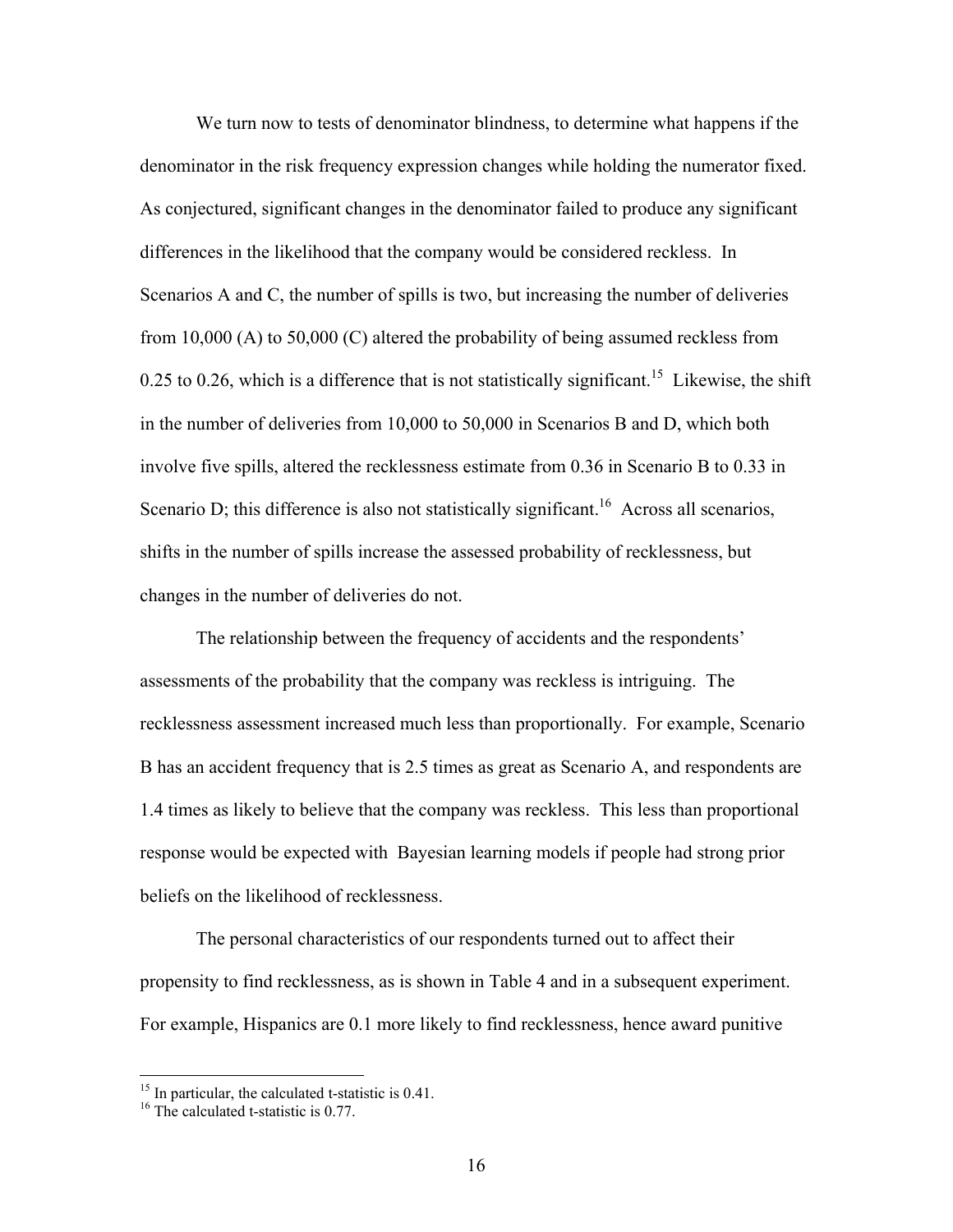damages, than are whites, the omitted group. This 0.1 represents a 28-40% increase over the base rate . Respondents who have some college or are college graduates are less likely to award punitive damages. Cigarette smokers, who have revealed through their decision to smoke a greater willingness to incur risks, are less likely to award punitive damages, by a probability of 0.09, a significant difference. Accepting more risky behavior by the company is consistent with smokers' own risk-taking patterns. Seatbelt use, however, does not predict any statistically significant difference.

 That personal characteristics affect risk judgments, however, in no way diminishes our central results about the number of accidents being influential and the level of exposure being overlooked when evaluating recklessness. Consider the coefficients for the three scenarios in Table 4, which show the impact of the scenario relative to Scenario A (the base or omitted case). In Scenario B, in which there are five spills out of 10,000 deliveries, respondents had a 0.12 higher probability of awarding punitive damages than in Scenario A, with 2 spills out of 10,000 deliveries. Similarly, respondents had a 0.08 higher probability of awarding punitive damages in Scenario D with five accidents out of 50,000 deliveries, than in Scenario A. Both B and D multiply the numerator of the risk calculation by five, which significantly increases the likelihood that punitive damages will be awarded.

When it is the denominator that has shifted, however, results are quite different. One cannot reject the hypothesis that the Scenario B and Scenario D coefficients are identical, i.e., increasing the number of trials from 10,000 to 50,000 doesn't matter. Similarly, there is no statistically significant effect for Scenario C, in which the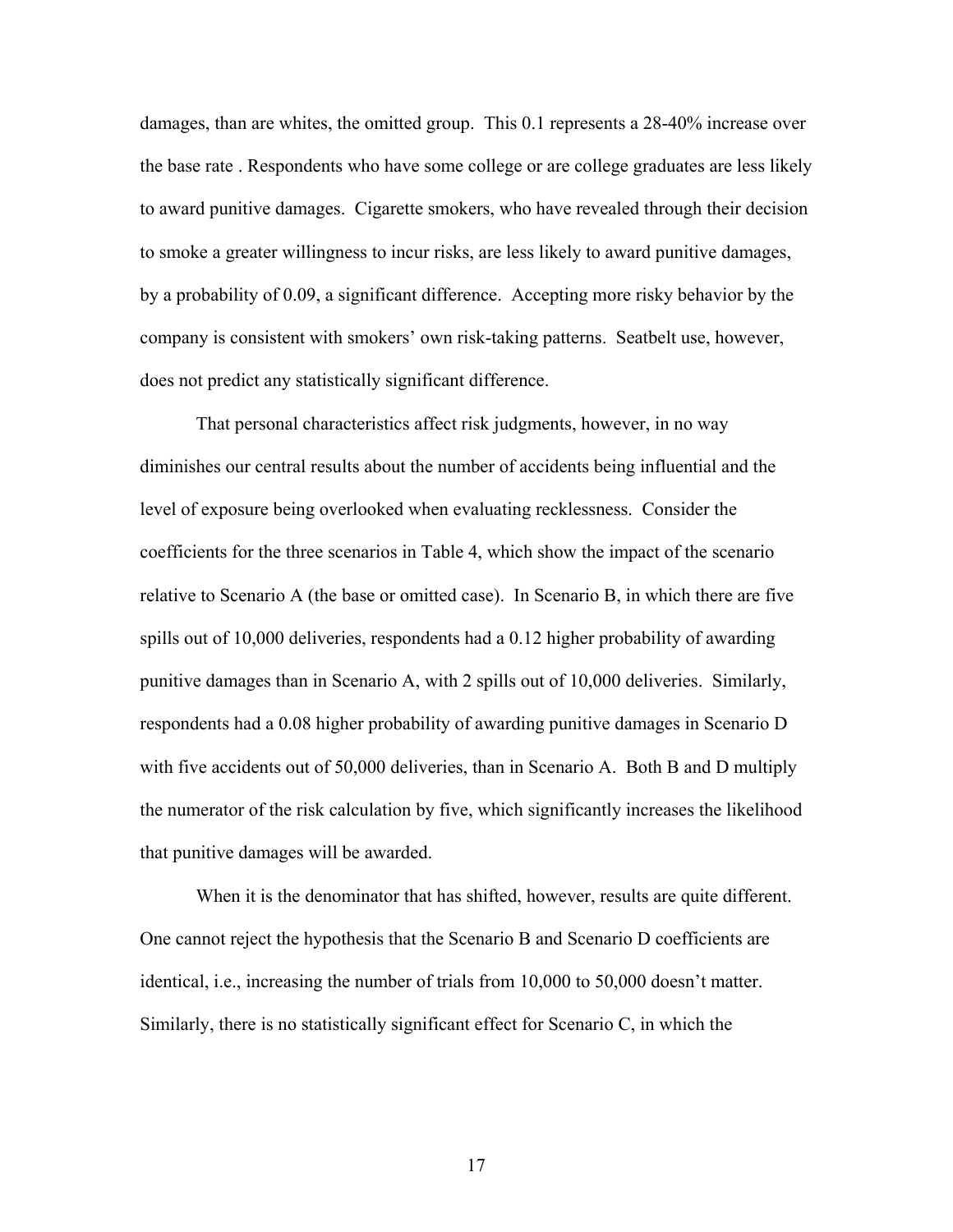denominator is changed by a factor of five relative to Scenario A. Thus, controlling for personal characteristics, the denominator blindness effects continue to hold.

 Table 5 presents the key coefficients from two different regression results. Estimates of the personal characteristic variables are not reported because they closely parallel the findings in Table 3. The first specification reports the simple regression of the probability of awarding punitive damages on the number of deliveries and the number of spills. The number of deliveries has no statistically significant effect and has a negligible influence on the assessed probability of recklessness. In contrast, the increased number of spills boosts the assessed probability of recklessness by 0.03 per spill. The second specification in Table 5 regresses the natural logarithm of the probability that the company was found reckless against the log of the number of deliveries and the log value of the number of spills.<sup>17</sup> For this formulation, which is commonly used in empirical analysis, the logarithm of the assessed risk should be positively related to the logarithm of the number of accidents and negatively related to the logarithm of the number of deliveries. In our calculations, however, we find that the number of deliveries does not play a statistically significant role, but the number of spills is statistically significant.

 The consistent pattern that emerges is that the observed accident frequency is not influential, but rather the absolute number of accidents. This result holds controlling for personal characteristics and is true for both specifications in Table 5. The level of

$$
p^* = \frac{\text{Number of Accidents}}{\text{Number of Deliveries}}.
$$

Then

 $\overline{a}$ 

 $\ln p^* = \ln$  (Number of Accidents) –  $\ln$  (Number of Deliveries).

 $17$  This formulation would be appropriate if people based their risk assessments solely on the information provided in the survey, using the formula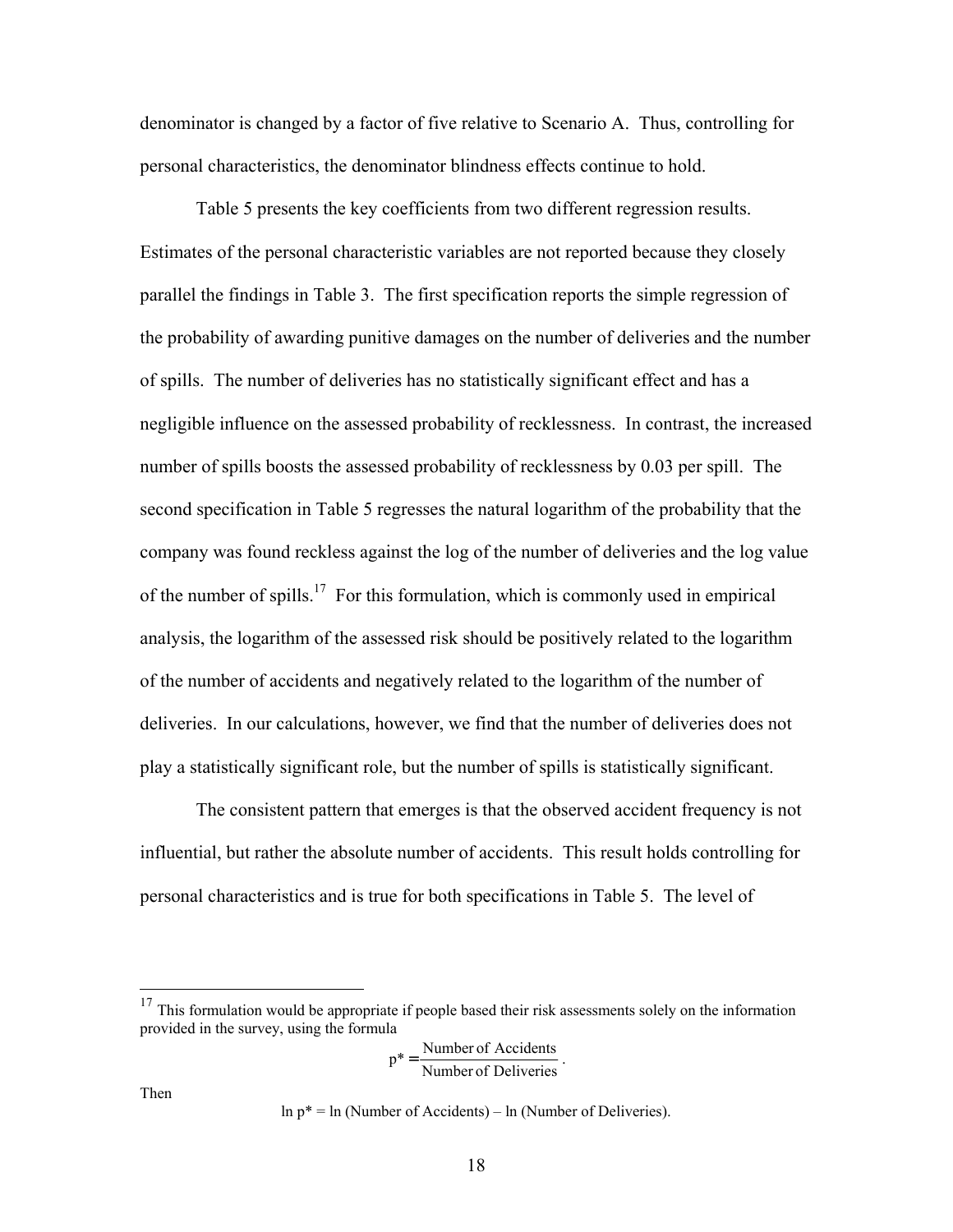economic activity that generates a series of accidents plays an insignificant role in respondents' assessments of recklessness.

#### IV. Pizza Delivery Accidents: Does the Scale of Operations Matter?

 We conducted a second set of experiments involving a quite different setting, namely low-consequence automobile accidents arising out of pizza deliveries. This enables us to determine whether our earlier results generalize to commonplace settings, or whether they reflect the sensitive issue of chemical spills.

The experimental design held the number of accidents constant at three accidents per scenario, but varied the number of pizza locations to assess whether respondents would be sensitive to this manipulation of the scale of operations.

 The appendix includes a copy of a representative pizza delivery operation scenario. The risk was that of automobile accidents that arose while a driver for the pizza chain was delivering pizzas. In each case there was property damage to vehicles but no personal injury. The scenarios asked respondents to assess the probability that the company called Best Pizza was reckless. A separate question asked respondents to rate the importance of different kinds of information, which helps us determine whether the scale of operations influenced their thinking.

 Table 6 summarizes the experimental design. In each instance there were three accidents. In Scenario A the firm was a local firm with an unspecified number of locations. Scenario B indicates that the firm is local but has 15 locations, whereas in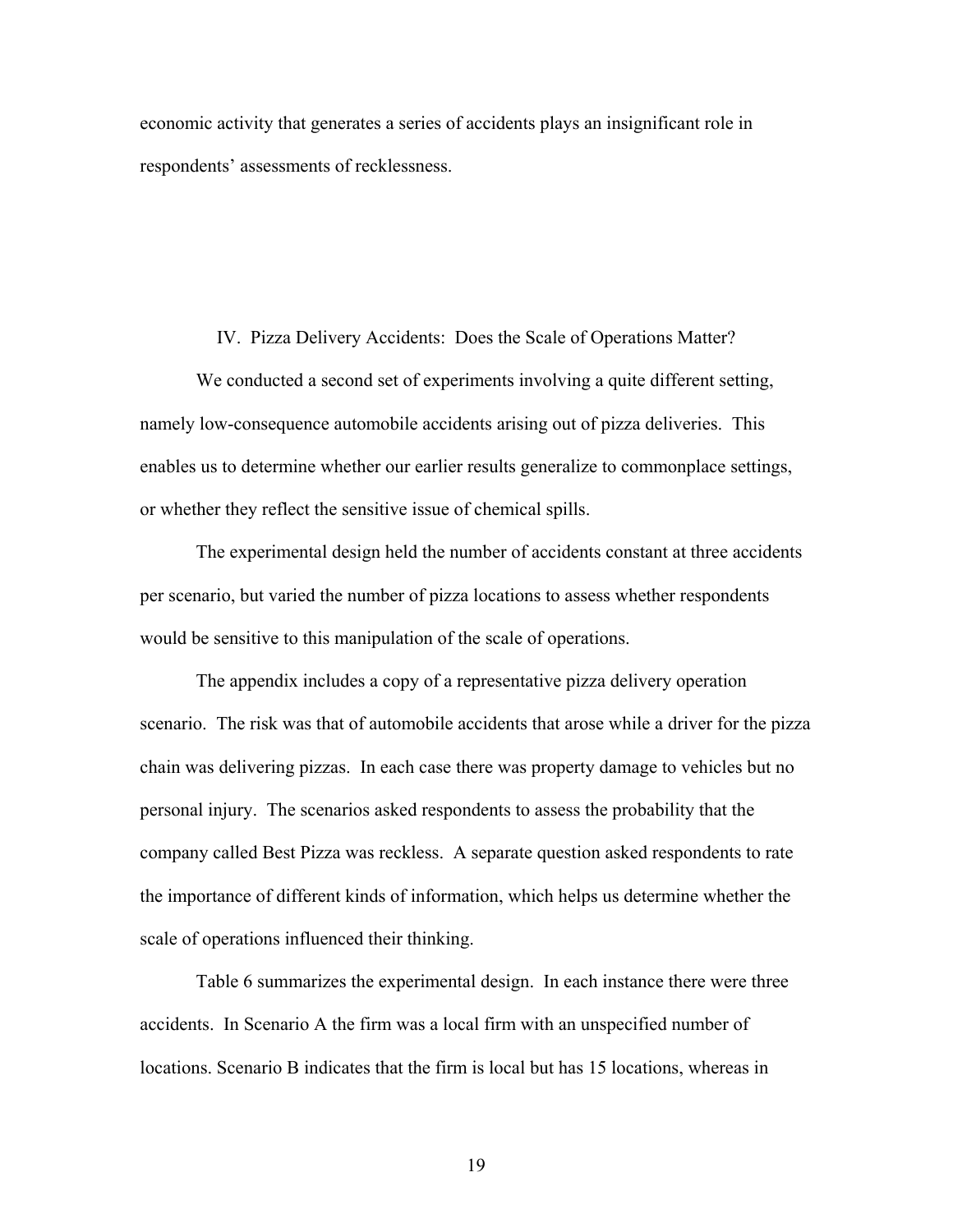Scenario C the local firm has two locations. Presumably, the decrease in the number of locations should make liability judgments more likely, as the accident rate is 7.5 times as great for Scenario C as for Scenario B. In Scenario D there are 15 locations, as in Scenario B, but the company is a national chain, which may be a less sympathetic defendant. Respondents may also view the national chain, e.g., as having a different activity level as being a large-scale enterprise no matter how many locations it has in the area.18

 The assessed probabilities of recklessness in this example ranged from 0.41 in Scenario B to 0.48 in Scenario A. These assessed values of the probability of reckless behavior are higher than for the hazardous chemical delivery scenario.

 We consider first the results for the scenarios in which the number of locations is specified. The dramatic increase in the number of accidents per location from Scenario B to Scenario C increases the mean assessed probability of recklessness modestly, from 0.41 to 0.46, a difference that is statistically significant based on a one-tailed test but not a two-tailed test.<sup>19</sup> The assessed probability of recklessness in Scenario C is almost identical to that in Scenario D even though the risk levels differ by a factor of  $7.5^{20}$  That comparison involved not only a change in the number of locations but also a shift in the identity of the firm from a local to a national firm. We isolate the role of a national firm by comparing Scenarios B and D, for which the number of accidents and number of

<sup>&</sup>lt;sup>18</sup> Scenarios B, C, and D specified the number of locations, but none of the scenarios specified the level of activity per location.

 $19$  In particular, the calculated t-statistic is 1.45, which falls short of statistical significance based on a onetailed t-test at the 95% confidence level.

 $20$  The calculated t-statistic for this comparison is 0.37.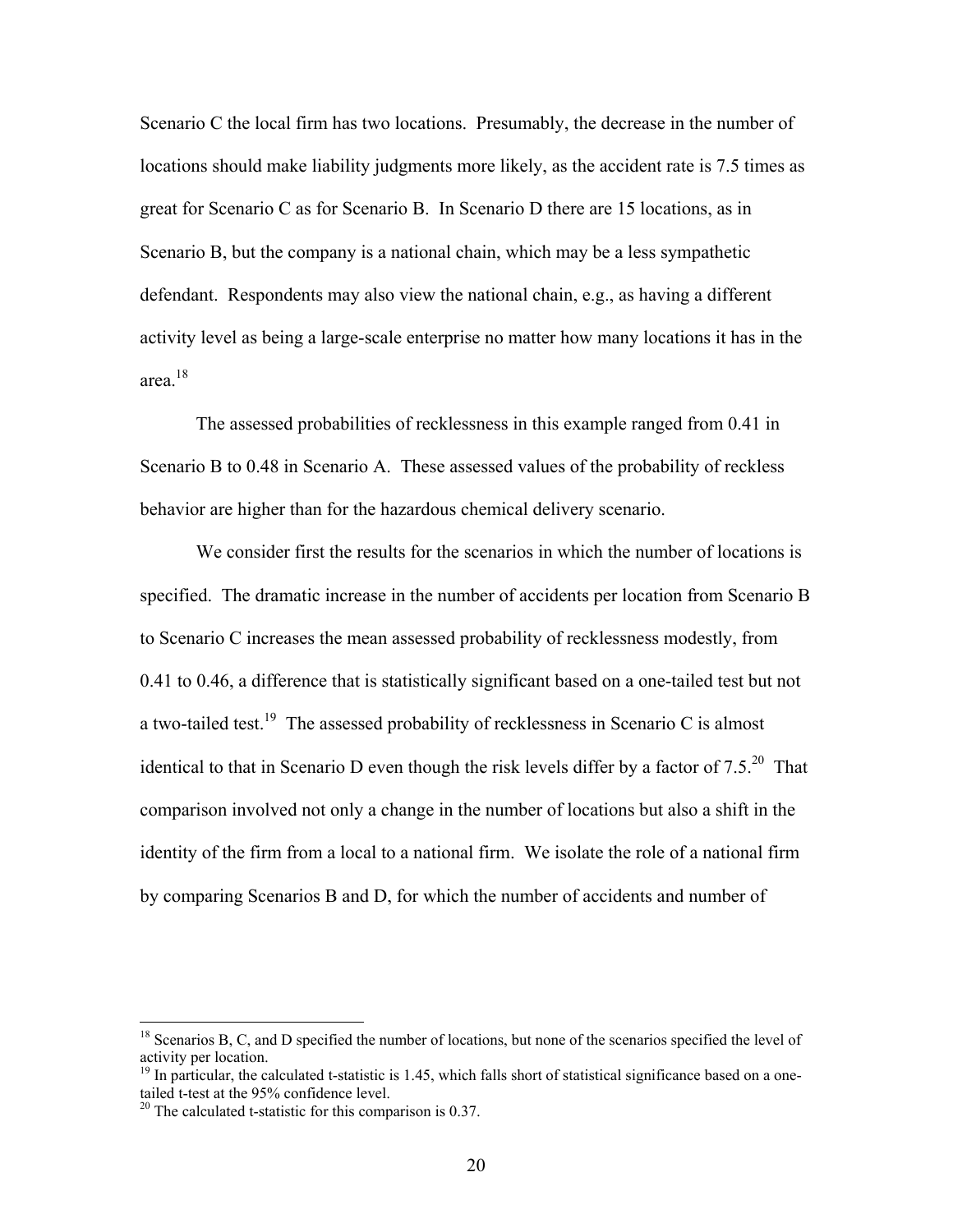locations is identical. The shift to a national firm increases the assessed probability of recklessness from 0.41 to 0.47, a statistically significant difference.<sup>21</sup>

 If the number of locations is unspecified, as in Scenario A, then the mean assessed probability of recklessness reaches its highest value of 0.48. This estimate is statistically different only from that in Scenario B, which has the lowest accident frequency rate, 0.2 per location, for a local firm.22 In short, and parallel to our earlier results about chemical spills, the number of locations did not influence assessments of recklessness, despite its immediate link to level of exposure, the denominator of frequency of accidents.

 We wished to determine whether personal characteristics affected recklessness assessments in the pizza case as they did with chemical spills. Table 7 reports a regression analysis that parallels Table 4. The results in Table 7 examine how various personal characteristics affected respondents' assessments of the probability of recklessness. Female respondents assess a greater degree of recklessness, as do Hispanic respondents and respondents who are in the other nonwhite group. The omitted education group variable consists of those with no more than a high school education, and this group assesses a greater degree of recklessness than do the three included education group variables for different levels of college education.

The omitted scenario indicator variable is that for Scenario A. Only Scenario B has a statistically significant influence, which implies a negative effect on the assessed probability of recklessness of 0.08. Being a local firm with a large number of locations proves to have some influence, though not perhaps as stark as one might expect based on

 $21$  The calculated t-statistic is 1.79, which is statistically significant at the 95% confidence level, based on a one-tailed test only. This result is plausible if one acts with the working hypothesis the jurors will be more likely to assess recklessness if the firm is not local.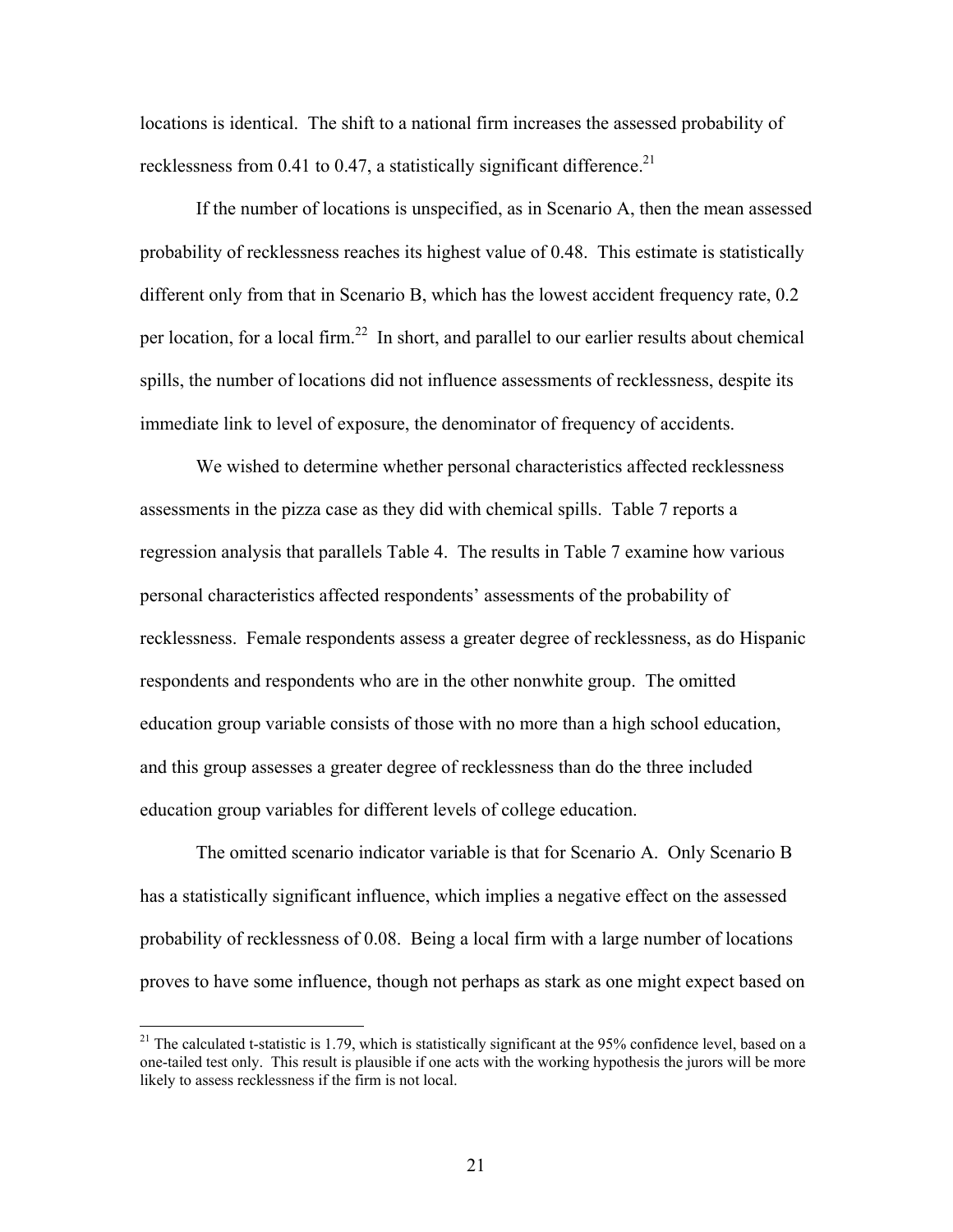the change in the number of accidents per location. Moreover, the comparable risk performance of the national firm in Scenario D does not play a significant role.

### V. Conclusion

 Judging the magnitude of a risk -- how often an accident occurs per unit of exposure -- is essential to determining whether the party responsible for an accident was reckless. Until one knows whether a risk is consequential or trivial, it is impossible to assess whether efforts to address the risk were adequate. This kind of concern arises not only with respect to liability judgments but also with respect to regulatory policy. For example, the U.S. Supreme Court has ruled that the Occupational Safety and Health Administration can only regulate risks that are judged to be "significant"; any judgment of significance necessarily must entail some consideration of the frequency with which the risk occurs.

 To properly assess a risk, one must investigate the probability of various adverse consequences. The risk of an accident consists of two components, the number of adverse accidental outcomes divided by some measure of the economic activity that generates the accident. Thus, a primary task is to construct a measure of the accident frequency, such as the risk of automobile accidents per 100,000 miles driven or the probability that any given launching of a space shuttle will lead to a fatality.

 The experimental evidence presented here indicates that people often do quite badly in making such judgments even when presented with all the information they need to assess accident frequency. The number of accidents influences assessments of

<sup>&</sup>lt;sup>22</sup> The pertinent t-test for Scenario A in comparison to the other scenarios are 1.94 for Scenario B, 0.46 for Scenario C, and 0.08 for Scenario D.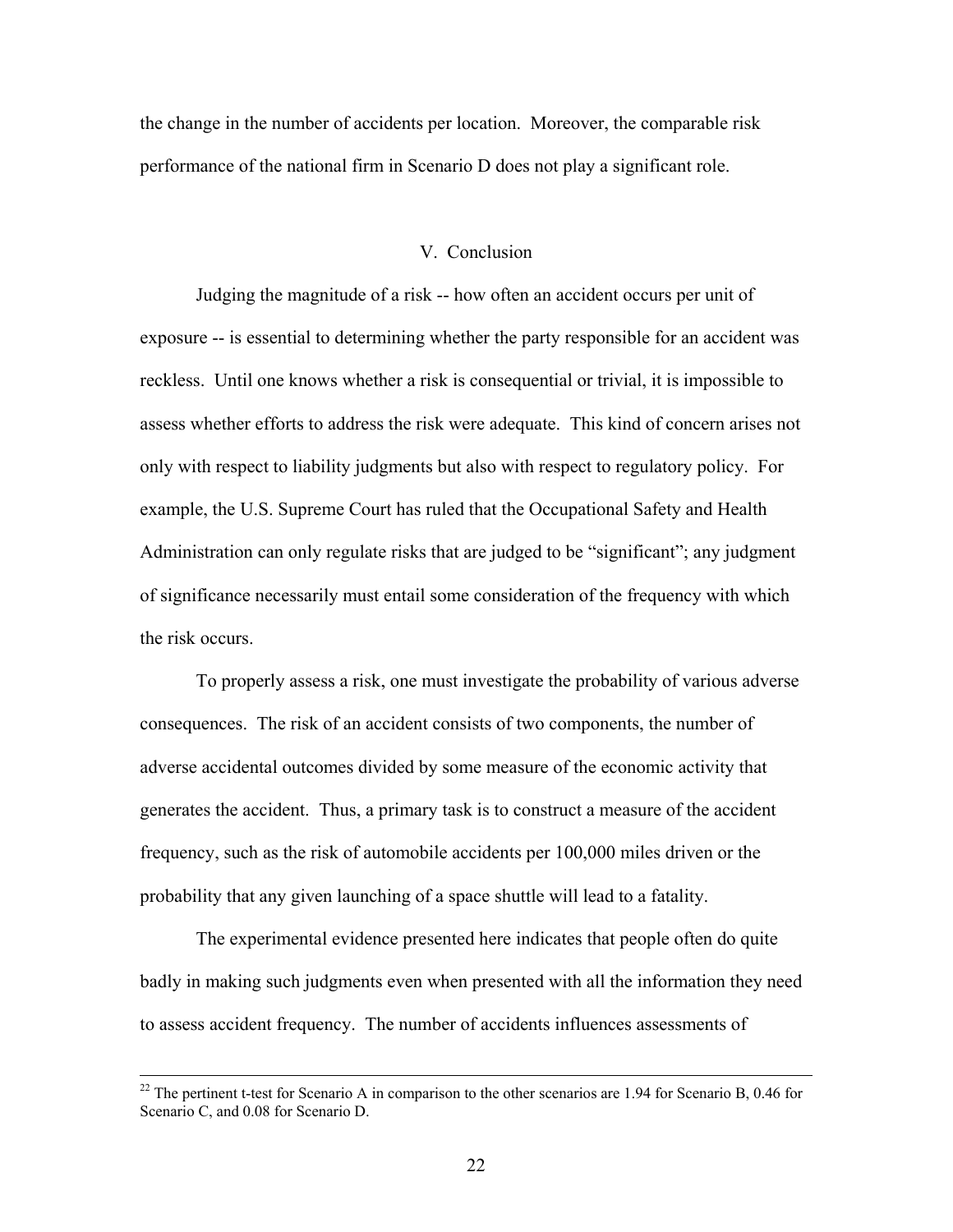recklessness, but people tend to ignore or give slight attention to information pertaining to the scale of the economic activity, the denominator of risk frequency. That we detected these biases does not mean that jurors cannot be educated to think more analytically about risk frequency issues. However, our results suggest that eliminating such biases in risk belief is an important task that should be addressed in order to promote sounder judgments of liability and of risk levels themselves.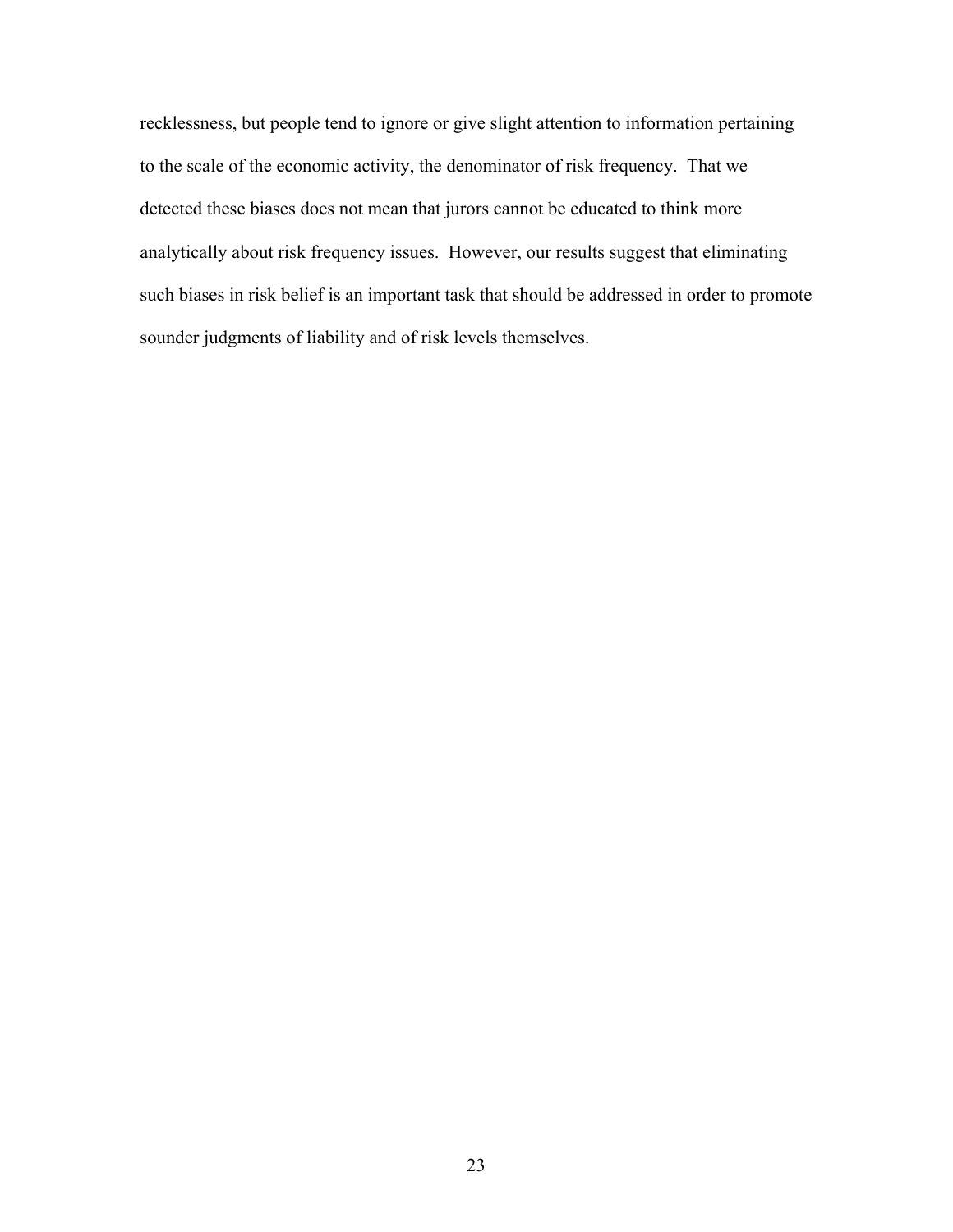|                            | $122$ Observations              |
|----------------------------|---------------------------------|
|                            | Mean<br>(Standard<br>Deviation) |
| Age                        | 41.31<br>(12.34)                |
| Female                     | 0.59<br>(0.49)                  |
| White                      | 0.63<br>(0.48)                  |
| <b>Black</b>               | 0.12<br>(0.33)                  |
| Hispanic                   | 0.20<br>(0.40)                  |
| Other<br>nonwhite<br>races | 0.05<br>(0.21)                  |
| High school                | 0.14<br>(0.34)                  |
| Some college               | 0.32<br>(0.47)                  |
| College grad               | 0.36<br>(0.48)                  |
| Professional<br>degree     | 0.17<br>(0.38)                  |
| Smoker                     | 0.15<br>(0.36)                  |
| Seatbelt user              | 0.89<br>(0.32)                  |

| Table 1                |
|------------------------|
| Sample Characteristics |
| (422 Observations)     |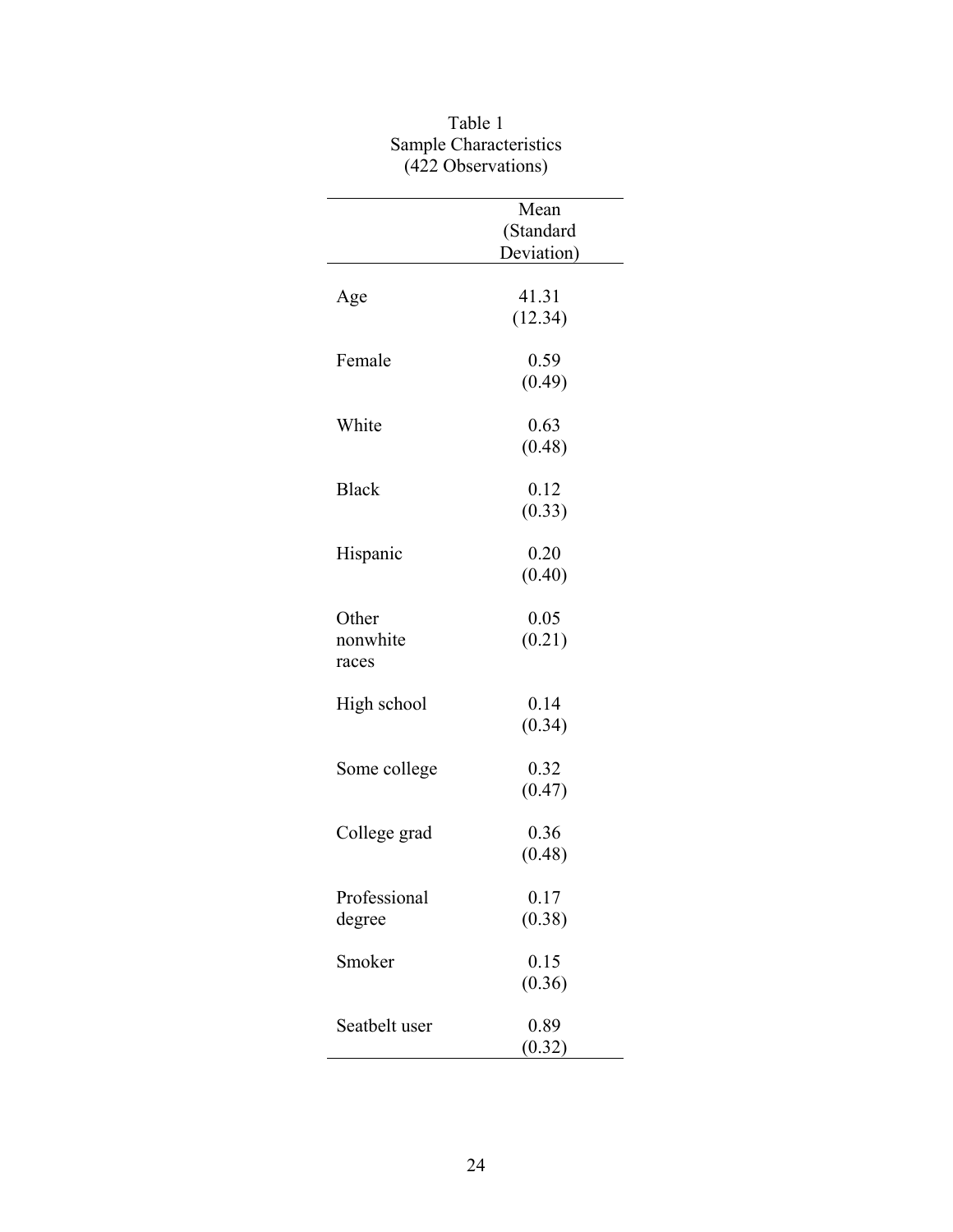|               |           |            |           |      | Recklessness Estimate |
|---------------|-----------|------------|-----------|------|-----------------------|
| Case          | Number of | Number of  | Accident  | Mean | Std. Error            |
| Scenario      | Spills    | Deliveries | Frequency |      | of Mean               |
| A             |           | 10,000     | 0.0002    | 0.25 | 0.02                  |
| B             | 5         | 10,000     | 0.0005    | 0.36 | 0.03                  |
| $\mathcal{C}$ | 2         | 50,000     | 0.00004   | 0.26 | 0.02                  |
| D             |           | 50,000     | 0.0001    | 0.33 | 0.03                  |

Table 2 Assessed Probability of Recklessness for Chemical Spills, by Scenario<sup>a</sup>

 $\frac{D}{a^a}$ The question asked of respondents was: "How likely do you think it is that Apex [Chemical Company] was reckless in its delivery operations and hence should be subjected to punitive damages?"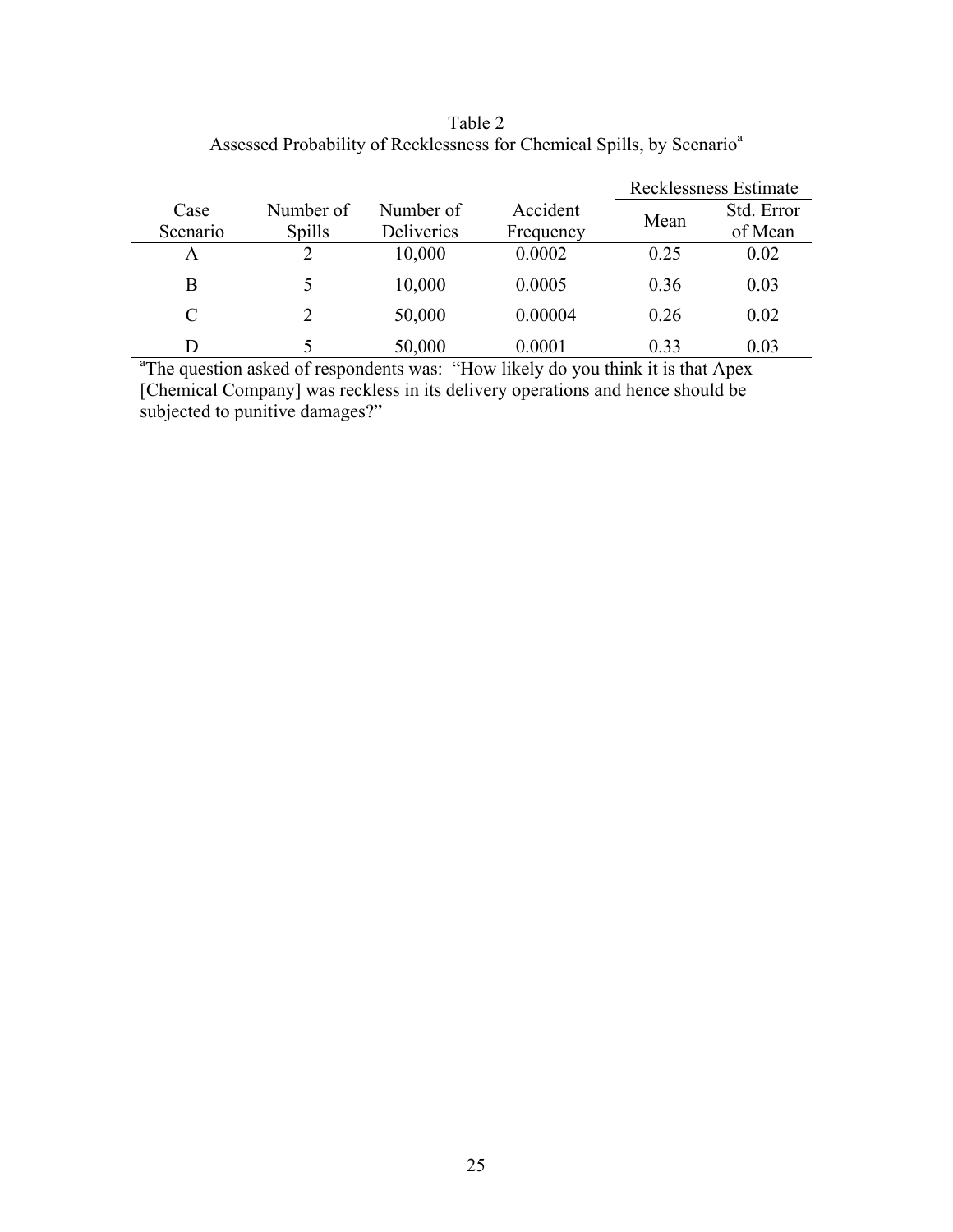|                | <b>Risk Beliefs for Scenarios</b> |                      |                      |                      |
|----------------|-----------------------------------|----------------------|----------------------|----------------------|
| Prior Belief   | А                                 | B                    |                      |                      |
| Parameters     | 2 Accidents                       | 5 Accidents          | 2 Accidents          | 5 Accidents          |
| (b, d)         | 10,000 Deliveries                 | 10,000 Deliveries    | 50,000 Deliveries    | 50,000 Deliveries    |
|                |                                   |                      |                      |                      |
| (1, 2)         | 0.0003                            | 0.0006               | 0.00006              | 0.00012              |
|                |                                   |                      |                      |                      |
| (1, 1,000,000) | $3.0 \times 10^{-6}$              | $6.0 \times 10^{-6}$ | $2.9 \times 10^{-6}$ | $5.7 \times 10^{-6}$ |

Table 3 Summary of Risk Beliefs for Illustrative Priors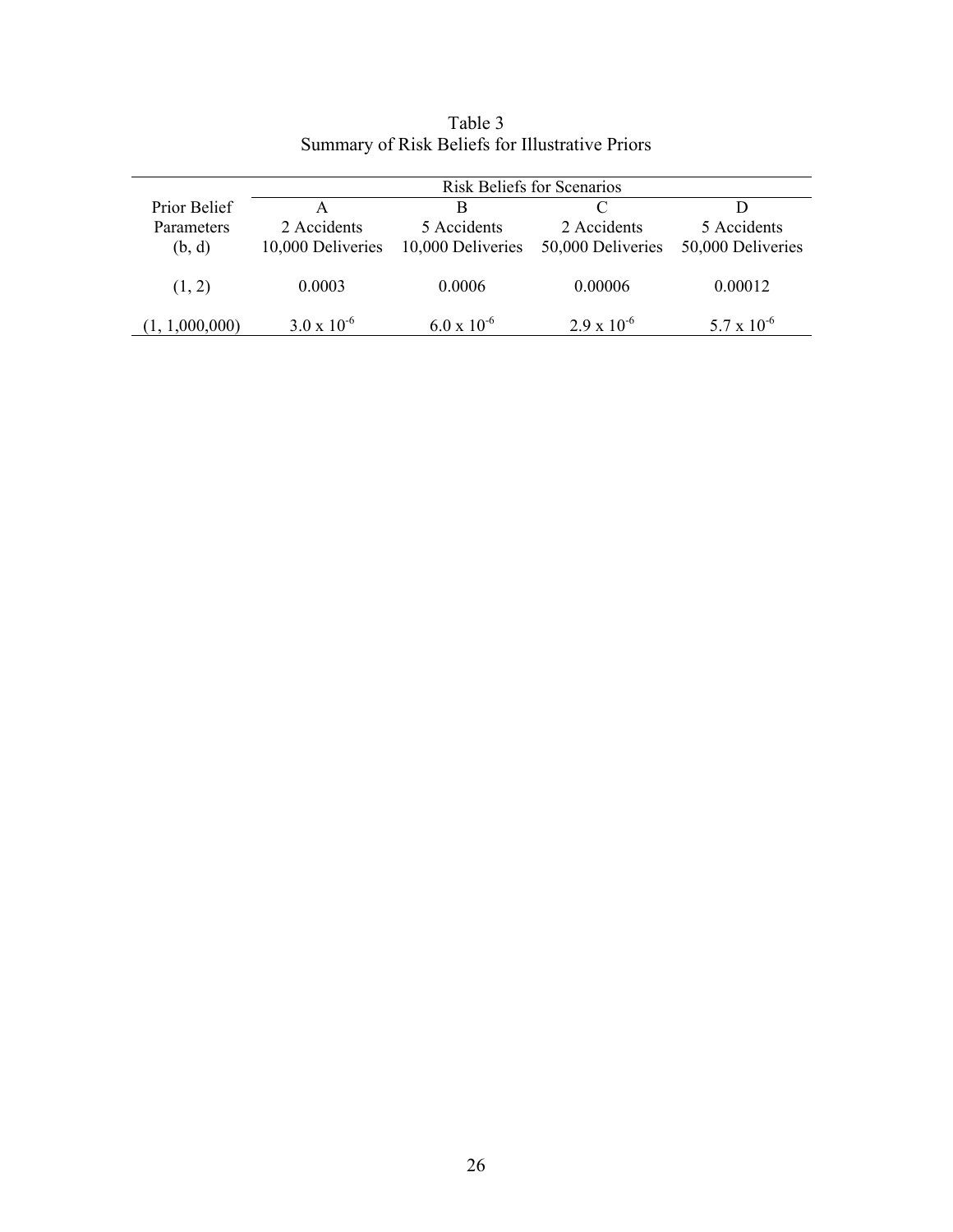| Variable                                    | Coefficient<br>(Standard Error) |
|---------------------------------------------|---------------------------------|
| Constant                                    | $0.323*$<br>(0.073)             |
| Age                                         | $3.22E^{-4}$<br>(0.001)         |
| Female                                      | 0.040<br>(0.027)                |
| <b>Black</b>                                | 0.024<br>(0.042)                |
| Hispanic                                    | $0.102*$<br>(0.035)             |
| Other nonwhite races                        | $-0.005$<br>(0.065)             |
| Some college                                | $-0.101*$<br>(0.042)            |
| College graduate                            | $-0.089*$<br>(0.042)            |
| Professional degree                         | $-0.027$<br>(0.049)             |
| Smoker                                      | $-0.091*$<br>(0.038)            |
| Seatbelt user                               | $-0.034$<br>(0.043)             |
| Scenario B (5 spills;<br>10,000 deliveries) | $0.119*$<br>(0.037)             |
| Scenario C (2 spills;<br>50,000 deliveries) | 0.027<br>(0.038)                |
| Scenario D (5 spills;<br>50,000 deliveries) | $0.076*$<br>(0.037)             |

Table 4 Regression of the Assessed Probability of Recklessness for Chemical Spills on Personal Characteristics

\*Coefficient is significant at the 95% confidence level, two-tailed test.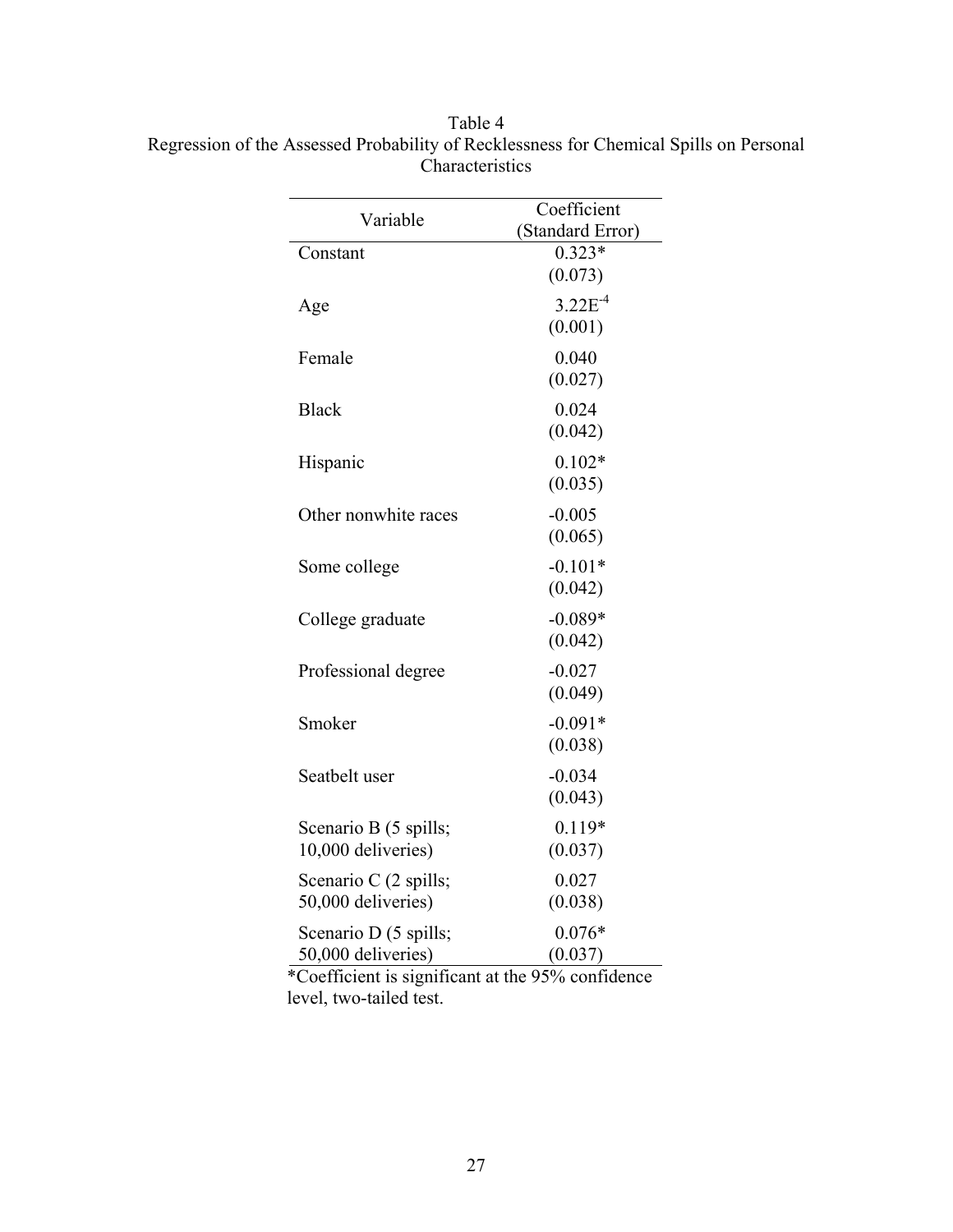|                   | Coefficient      |                  |  |
|-------------------|------------------|------------------|--|
|                   | (Standard Error) |                  |  |
| Variable          | Probability      | Ln (Probability) |  |
| Spills            | $0.028**$        |                  |  |
|                   | (0.009)          |                  |  |
| <b>Deliveries</b> | $-2.14E^{-7}$    |                  |  |
|                   | $(6.61E^{-7})$   |                  |  |
| Ln (Spills)       |                  | $0.066**$        |  |
|                   |                  | (0.021)          |  |
| Ln (Deliveries)   |                  | $-0.004$         |  |
|                   |                  |                  |  |
|                   |                  | (0.012)          |  |

# Table 5 Probit Regression of the Assessed Probability of Recklessness as a Function of the Number of Spills and Deliveries

\*\*Coefficients are significant at the 99% confidence level, twotailed test.

Note: Each equation also includes the demographic variables listed in Table 4 and a constant term.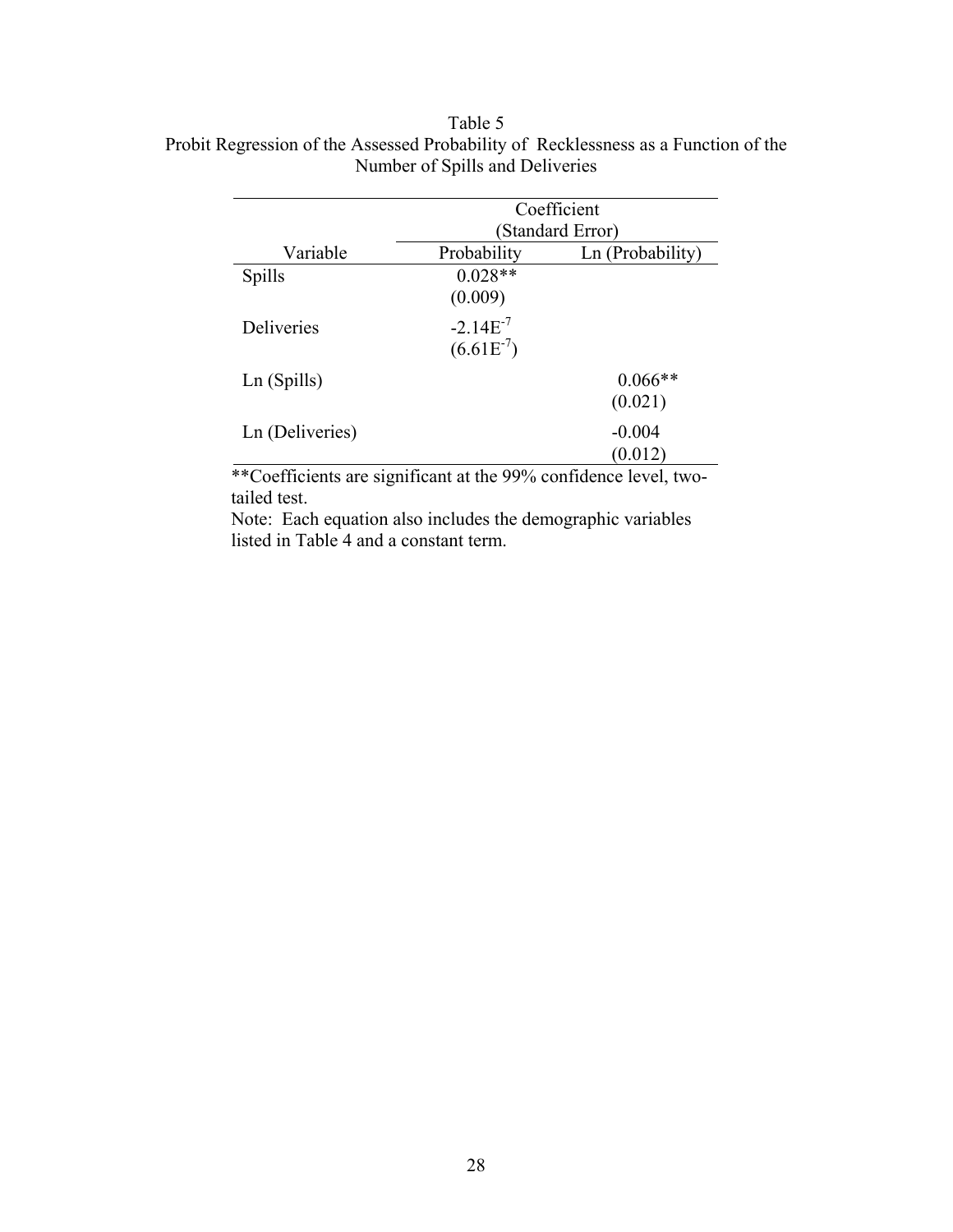|          |           |             |             |          | Recklessness<br>Estimate |            |
|----------|-----------|-------------|-------------|----------|--------------------------|------------|
| Case     | Number of | Number of   | Accident    | Firm     | Mean                     | Std. Error |
| Scenario | Accidents | Locations   | Frequency   |          |                          | of Mean    |
| A        | 3         | Unspecified | Unspecified | Local    | 0.48                     | 0.03       |
| B        | 3         | 15          | 0.2         | Local    | 0.41                     | 0.02       |
| C        | 3         | 2           | 1.5         | Local    | 0.46                     | 0.03       |
| D        |           | 15          | 0.2         | National | 0.47                     | 0.03       |

Table 6 Assessed Probability of Recklessness in Pizza Delivery Operations, by Scenario<sup>a</sup>

D 3 15 0.2 National 0.47 0.03<br>
<sup>a</sup>Respondents were asked to assess whether Best Pizza was reckless in its delivery operations and did not exercise appropriate care.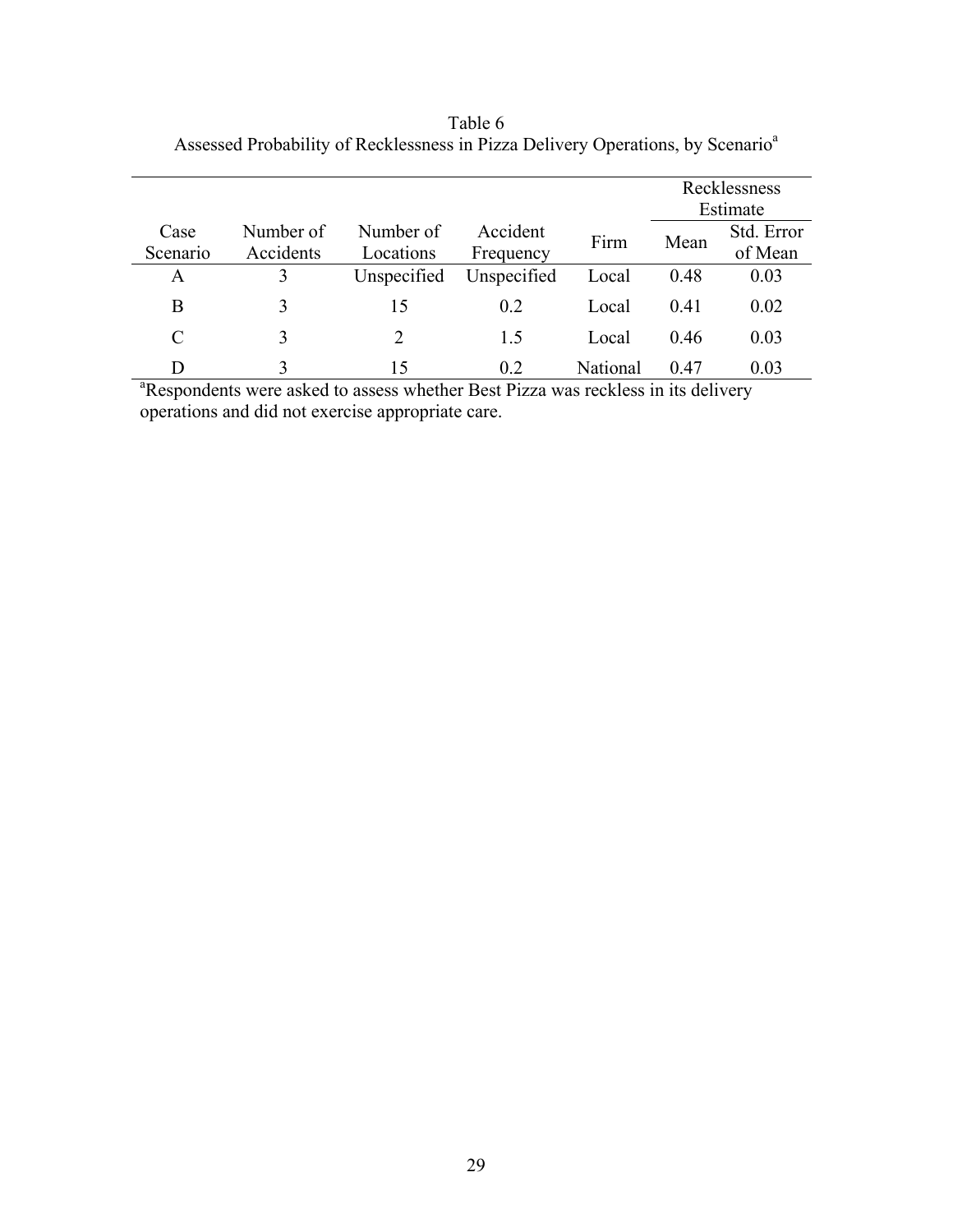| Variable                     | Coefficient<br>(Standard Error) |  |  |
|------------------------------|---------------------------------|--|--|
| Constant                     | $0.492*$<br>(0.070)             |  |  |
| Age                          | 0.001<br>(0.001)                |  |  |
| Female                       | $0.053*$<br>(0.026)             |  |  |
| <b>Black</b>                 | $-0.043$<br>(0.040)             |  |  |
| Hispanic                     | $0.086*$<br>(0.034)             |  |  |
| Other nonwhite races         | $0.134*$<br>(0.062)             |  |  |
| Some college                 | $-0.081*$<br>(0.040)            |  |  |
| College graduate             | $-0.074**$<br>(0.040)           |  |  |
| Professional degree          | $-0.132*$<br>(0.047)            |  |  |
| Smoker                       | $-0.042$<br>(0.037)             |  |  |
| Seatbelt user                | $-0.016$<br>(0.041)             |  |  |
| Scenario B (3, 15, Local)    | $-0.077*$<br>(0.036)            |  |  |
| Scenario C (3, 2, Local)     | $-0.017$<br>(0.036)             |  |  |
| Scenario D (3, 15, National) | $-0.006$<br>(0.036)             |  |  |

Table 7 Regression of Assessed Probability of Recklessness in Pizza Delivery Operations on Personal Characteristics and Scenarios

\*Coefficient is significant at the 95% confidence level, two-tailed test. \*\*Coefficient is significant at the 95% confidence

level, one-tailed test.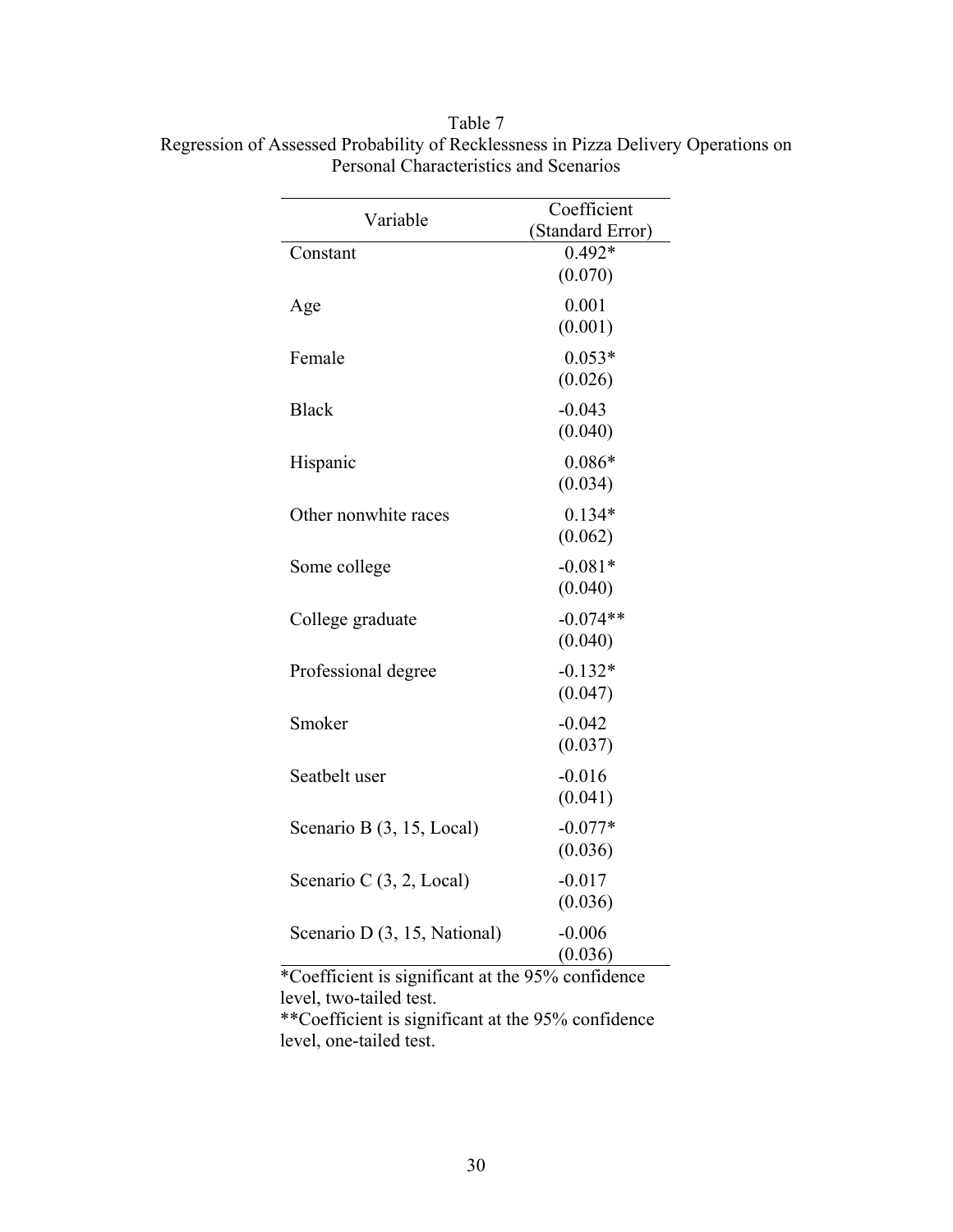#### Appendix

#### Chemical Spill Accident Scenario

The *Apex Chemical Company* transports hazardous chemicals for important industrial uses. These chemicals are toxic to fish and wildlife. Moreover, if the chemicals get into the water supply or the groundwater, they can create significant health hazards for people as well. Because these chemicals are transported by truck, there is some risk of a traffic accident, which in turn can cause a chemical spill. Last year, *Apex* had 2 chemical spills out of 10,000 deliveries.

How likely do you think it is that *Apex* was reckless in its delivery operations and hence should be subjected to punitive damages? Your best estimate will do.



#### Pizza Delivery Accident Scenario

In calendar 1998, *Best Pizza*, a local pizza chain with 15 locations, had 3 of its employees involved in separate automobile accidents while delivering pizzas in the Austin, Texas area. Each of these accidents caused property damage to other vehicles, but no personal injury. You have been asked to assess whether the court should award punitive damages against *Best Pizza* because they believe its delivery operations were reckless. Improperly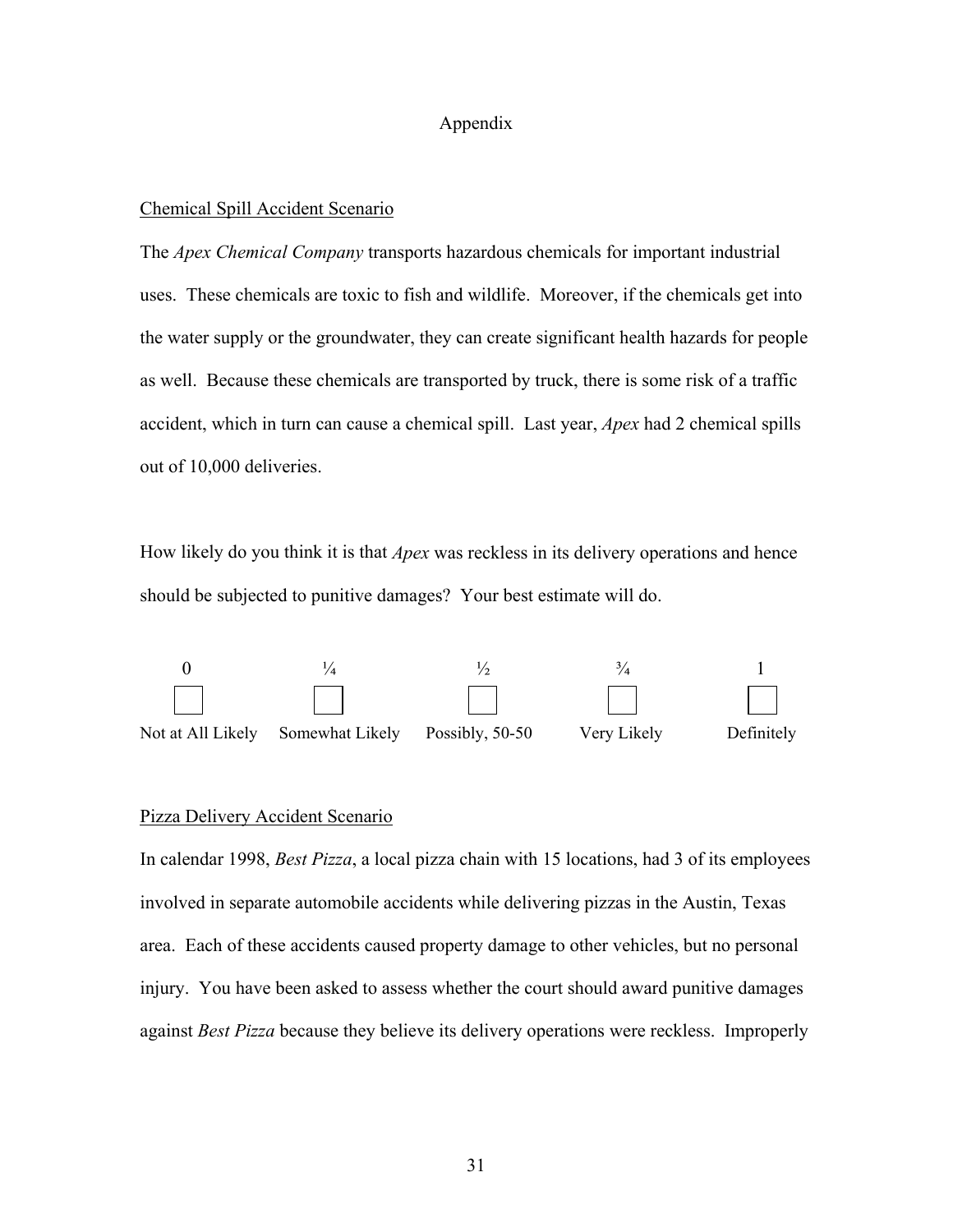maintained vehicles, poor worker training, or emphasis on rapid delivery schedules that compromise safety all could be classified as reckless if they led to accidents.

How likely do you think it is that *Best Pizza* was reckless in at least one of these different safety dimensions? Use the scale below to indicate the probability that *Best Pizza* was reckless and did not exercise appropriate care, based on your best guess given the information you have been given above.



from 1 to 5 with 1 being most important.

- Car maintenance practices
- Driver training and experience
- Incentives given to driver for fast delivery
- Number of deliveries
- Average length of delivery trip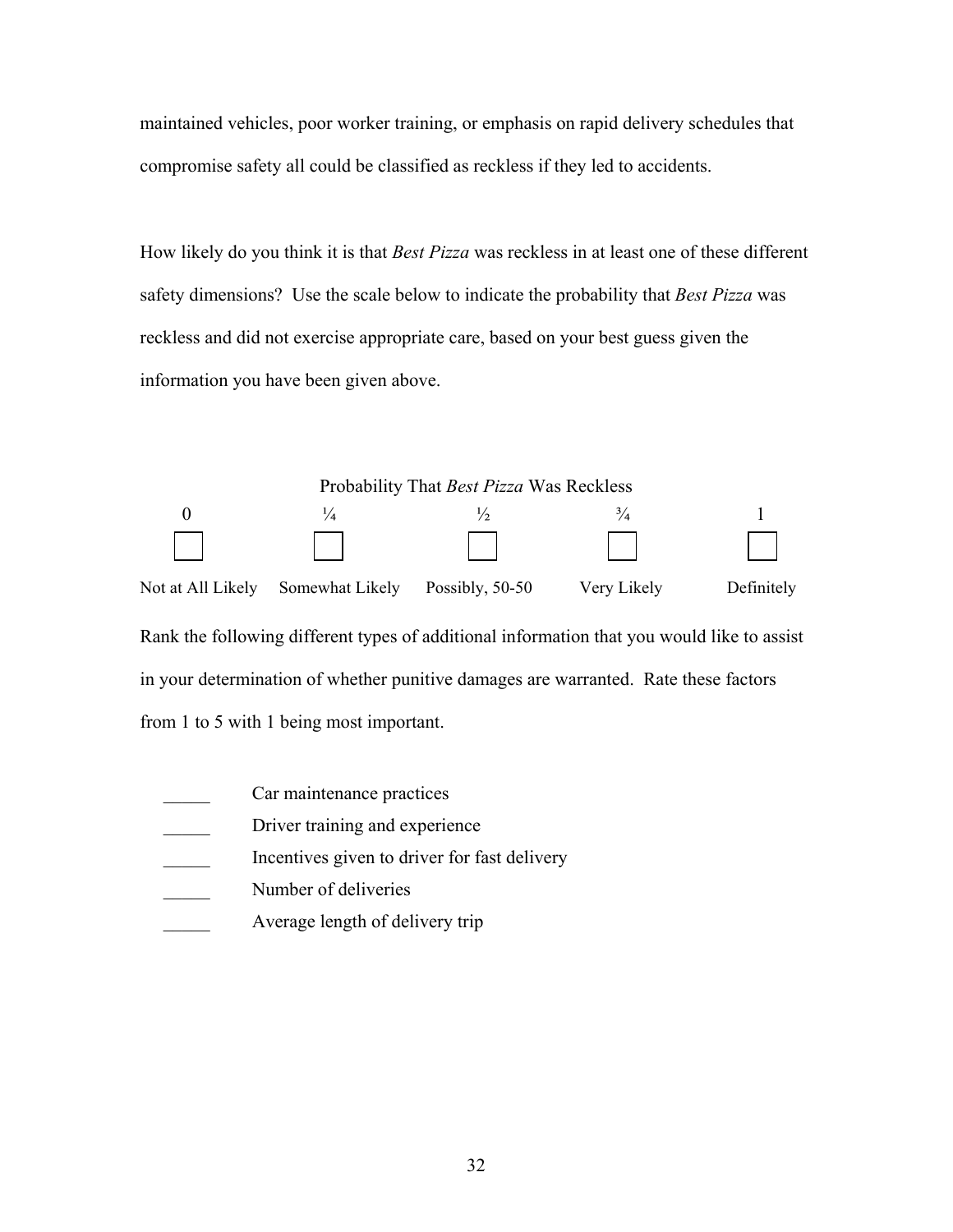#### References

- Denes-Raj, Veronika, and Seymour Epstein. 1994. "Conflict Between Intuitive and Rational Processing: When People Behave Against Their Better Judgment," 66 *Journal of Personality and Social Psychology* 819-829.
- Fischhoff, Baruch, Sarah Lichtenstein, Paul Slovic, Stephen L. Derby, and Ralph L. Keeney. 1981. *Acceptable Risk.* Cambridge: Cambridge University Press.
- Hastie, Reid, David Schkade, and John Payne. 1998. "A Study of Juror and Jury Judgments in Civil Cases: Deciding Liability for Punitive Damages," 22 *Law and Human Behavior* 287-314.
- Hastie, Reid, David Schkade, and John Payne. 1999a. "Juror Judgments in Civil Cases: Effects of Plaintiff's Requests and Plaintiff's Identity on Punitive Damage Awards," 23 *Law and Human Behavior* 445-470.
- Hastie, Reid, David Schkade, and John Payne. 1999b. "Juror Judgments in Civil Cases: Hindsight Effects on Judgments of Liability for Punitive Damages," 23 *Law and Human Behavior* 597-614.
- Hastie, Reid, and W. Kip Viscusi. 1998. "What Juries Can't Do Well: The Jury's Performance as a Risk Manager," 40 *Arizona Law Review* 901-921.
- Kahneman, Daniel, David Schkade, and Cass Sunstein. 1998. "Shared Outrage and Erratic Awards: The Psychology of Punitive Damages," 16 *Journal of Risk and Uncertainty* 49-86.
- Kunreuther, Howard, et al. 1978. *Disaster Insurance Protection: Public Policy Lessons*. New York: John Wiley.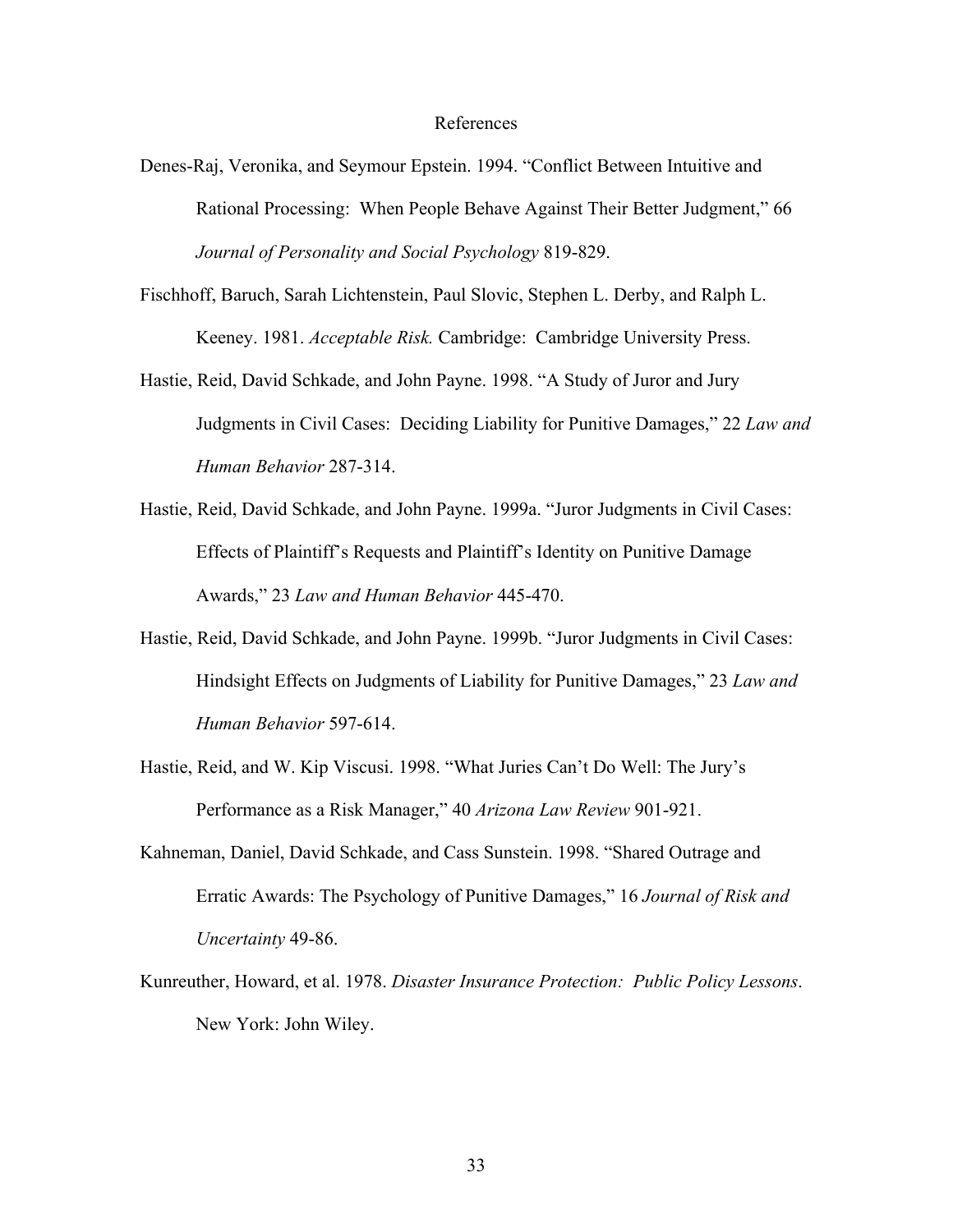- Lichtenstein, Sarah, et al. 1978. "Judged Frequency of Lethal Events," 4 *Journal of Experimental Psychology* 551-578.
- Morgan, M. Granger. 1983. "On Judging the Frequency of Lethal Events: A Replication," 3 *Risk Analysis* 11-16.

Posner, Richard. 1986. *Economic Analysis of Law, 3rd Edition.* Boston: Little Brown.

- Rachlinski, Jeffrey. 1998. "A Positive Psychological Theory of Judging in Hindsight," 65 *University of Chicago Law Review* 571-625.
- Schkade, David A., Cass R. Sunstein, and Daniel Kahneman. 2000. "Deliberating about Dollars: The Severity Shift," 1000 *Columbia Law Review* 1139-1175.
- Sunstein, Cass, Daniel Kahneman, and David Schkade. 1998. "Assessing Punitive Damages (with Notes on Cognition and Valuation in Law)," 107 *Yale Law Journal* 2071-2153.
- Sunstein, Cass, David Schkade, and Daniel Kahneman. 2000. "Do People Want Optimal Deterrence?" 29 *Journal of Legal Studies* 237-253.
- Sunstein, Cass, Reid Hastie, John Payne, David Schkade, and W. Kip Viscusi. 2002. *Punitive Damages: How Juries Decide.* Chicago: University of Chicago Press.
- Viscusi, W. Kip. 1992. *Smoking: Making the Risky Decision*. New York: Oxford University Press.

Viscusi, W. Kip. 1998. *Rational Risk Policy.* Oxford: Oxford University Press.

- Viscusi, W. Kip. 1999 "How Do Judges Think about Risk?" 1&2 *American Law and Economics Review* 26-62.
- Viscusi, W. Kip. 2000. "Corporate Risk Analysis: A Reckless Act?" 52 *Stanford Law Review* 547-597.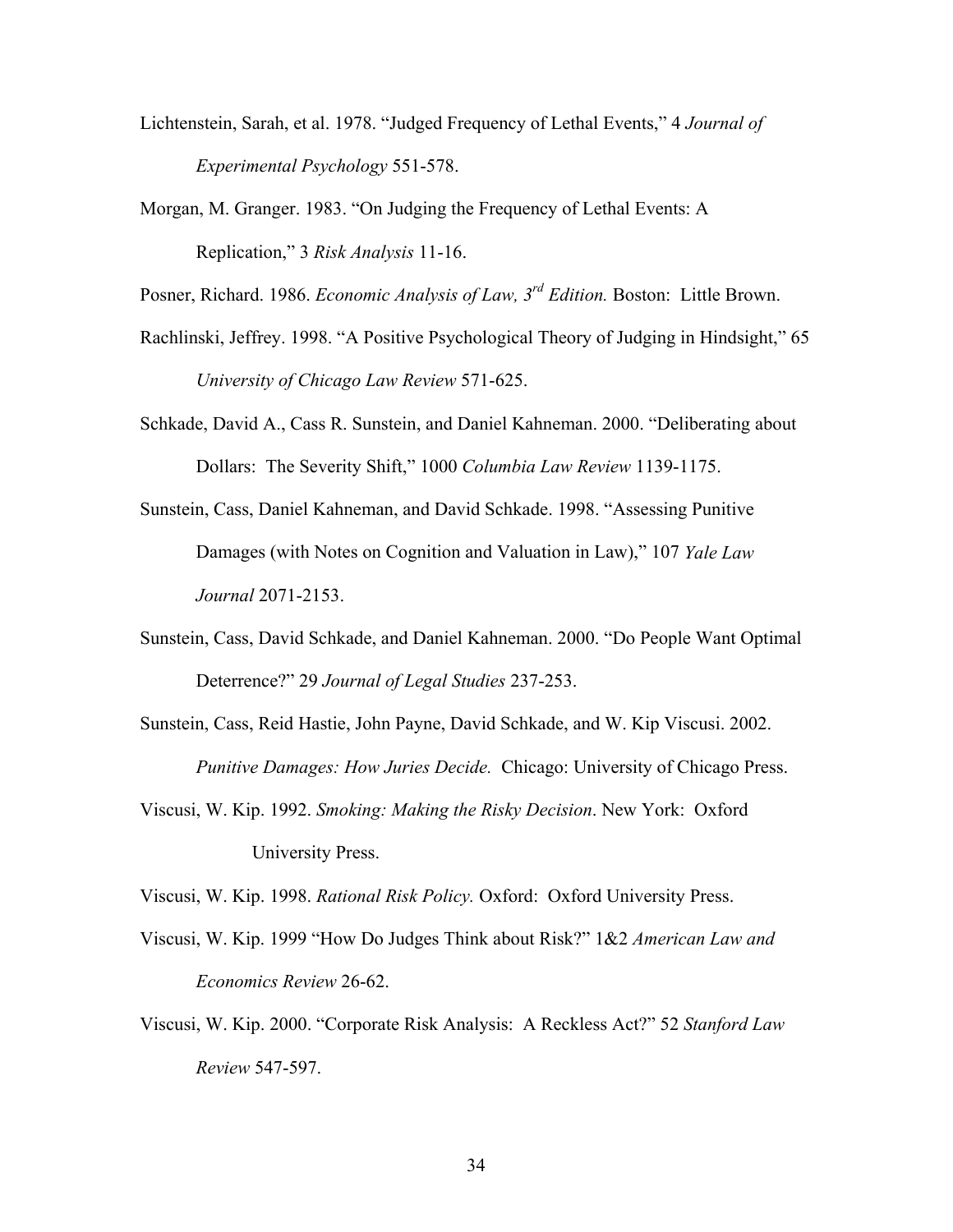Viscusi, W. Kip. 2001. "Jurors, Judges, and the Mistreatment of Risk by the Courts,"

XXX *Journal of Legal Studies* 107-142.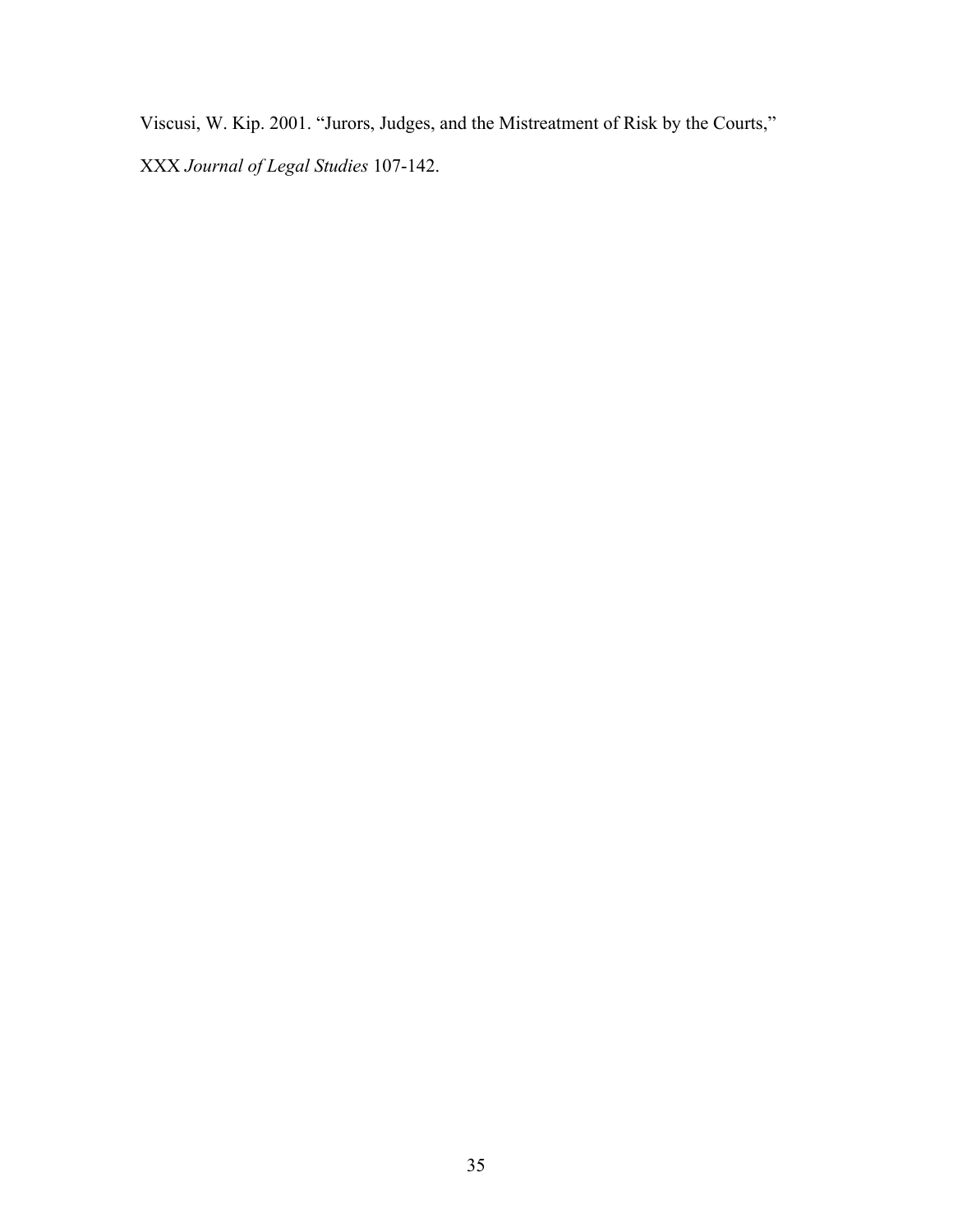#### Footnotes:

- 1. Polinsky and Shavell (1998) provide a detailed overview of the role of malice and other possible factors pertinent to assessing punitive damages.
- 2. Jardel Co. Inc. et al. v. K. Hughes.
- 3. See, among others, Hastie, Schkade, and Payne (1998, 1999a, 1999b); Kahneman, Schkade, and Sunstein (1998); Schkade, Sunstein, and Kahneman (2000); Sunstein, Kahneman, and Schkade (1998); Viscusi (1999, 2000, 2001), and Sunstein, Schkade, and Kahneman (2000). For a synthesis of these and other results, see Sunstein et al. (2002).
- 4. Assessments of the role of hindsight for juror and judge decisions appear in Rachlinski (1998); Hastie and Viscusi (1998); Hastie, Schkade, and Payne (1999b); and Viscusi (1999).
- 5. As we discuss below, the scale of an activity, not just the frequency of accidents, is required to know how risky it is. Thus, in an everyday activity thought to be safe, one accident in 100 trials probably indicates little, but 10 in 1,000 may be significant.
- 6. In particular, Viscusi (1992), p. 7 notes: "This pattern of overestimation may surprise many participants in the smoking debate, but it is quite consistent with other evidence on highly publicized hazards. People frequently overassess widely publicized risks, whether the risks are those of smoking or the chance of being killed by lightning or a tornado. One contributor to this overassessment of the risk is that these public accounts call individuals' attention to the adverse outcome but do not indicate the probability that the event will occur. Media accounts provide frequent and selective coverage of the numerator of the risk (e.g., the number of tornado deaths) without information on the denominator (e.g., the size of the reference population), making incorporation of public information into risk judgments difficult. The annual reports of the Surgeon General have a similar emphasis on tallies of the adverse health outcome without indicating the number of smokers or the intensity of the product's use."
- 7. See Denes-Raj and Epstein (1994) for discussion of experimental evidence on this issue.
- 8. See Posner (1986) for a description of the Learned Hand formula and related economic issues with respect to efficient levels of care.
- 9. See, for example, the various studies synthesized in Sunstein et al. (2002).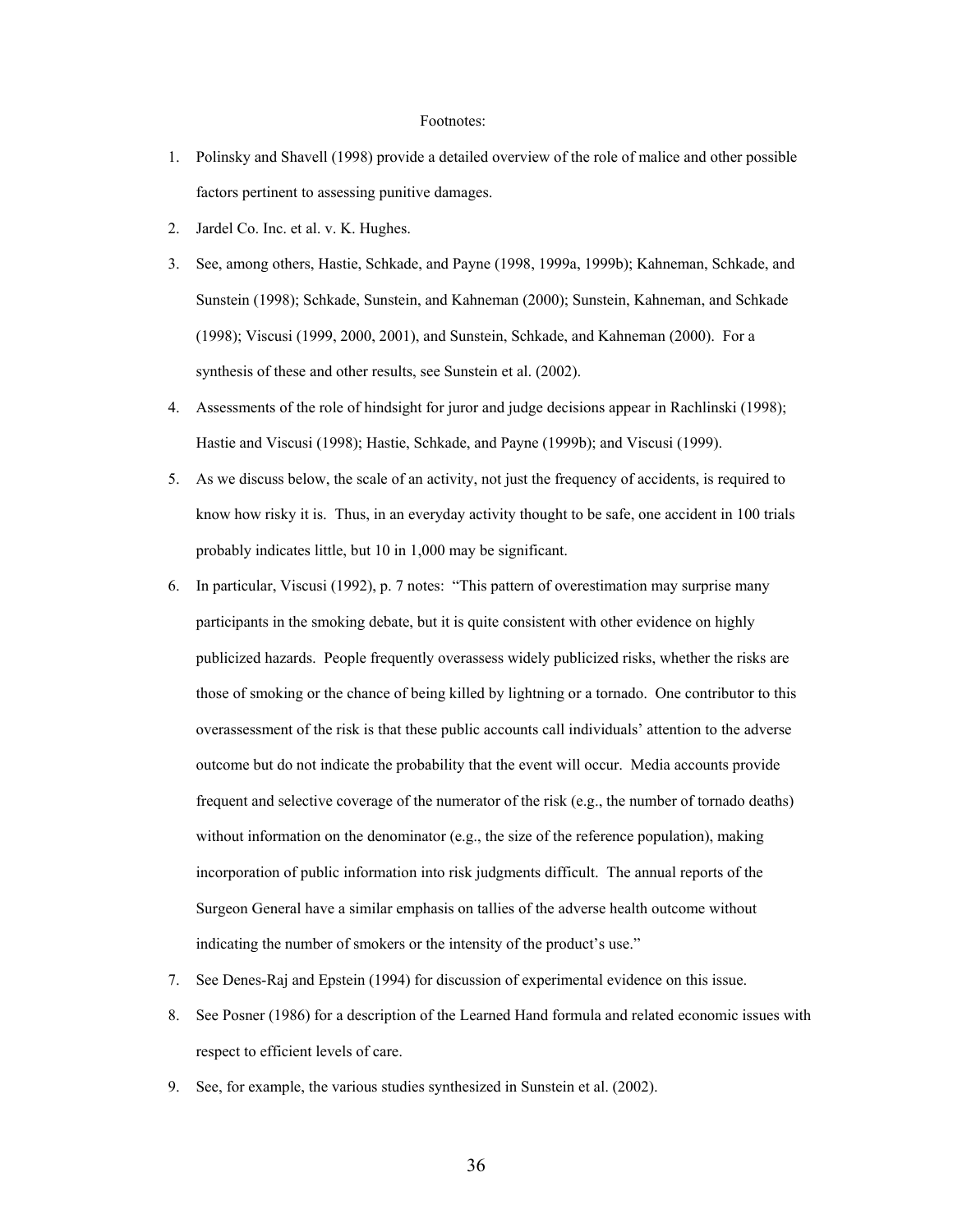- 10. There is no reason why if the risk posterior goes up from .001 to .002 that we should double the number of people who assign recklessness: (a) the prior plays its role, and (b) thresholds for recklessness need not have any particular distribution. Let's say that half the people had a threshold of .0009 and the other half were at .0025. Then this doubling would not affect the percentage assigning recklessness.
- 11. Note that the 95 percent confidence interval for Scenario A is  $0.0002 \pm 0.0003$ , while that for Scenario B is  $0.0005 \pm 0.0004$ . These confidence intervals overlap, so that the assessed likelihood of recklessness in the two cases is not significantly different. However, in the case of Scenario B it is possible to reject the hypothesis that the accident frequency is zero.
- 12. The 95 percent confidence interval for Scenario C is  $0.00004 \pm 0.00006$ .
- 13. In particular, the t-value is 2.96, which is statistically significant at the 95% confidence level, twotailed test.
- 14. The calculated t-value for this comparison was 1.74, which is statistically significant based on a one-sided test at the 95% confidence level, which seems appropriate given that an increased number of spills should boost the assessed probability of recklessness rather than decrease it. It is noteworthy that this smaller increase in the recklessness estimate mirrors the smaller increase in the accident frequency, which is 0.00006 for Scenario D as compared to C and 0.0003 for Scenario B as compared to Scenario D.
- 15. In particular, the calculated t-statistic is 0.41.
- 16. The calculated t-statistic is 0.77.
- 17. This formulation would be appropriate if people based their risk assessments solely on the information provided in the survey, using the formula

 $p^* = \frac{\text{Number of Accidents}}{\text{Number of Deliveries}}$ .

Then  $\ln p^* = \ln(N$ umber of Accidents) –  $\ln(N$ umber of Deliveries).

18. Scenarios B, C, and D specified the number of locations, but none of the scenarios specified the level of activity per location.